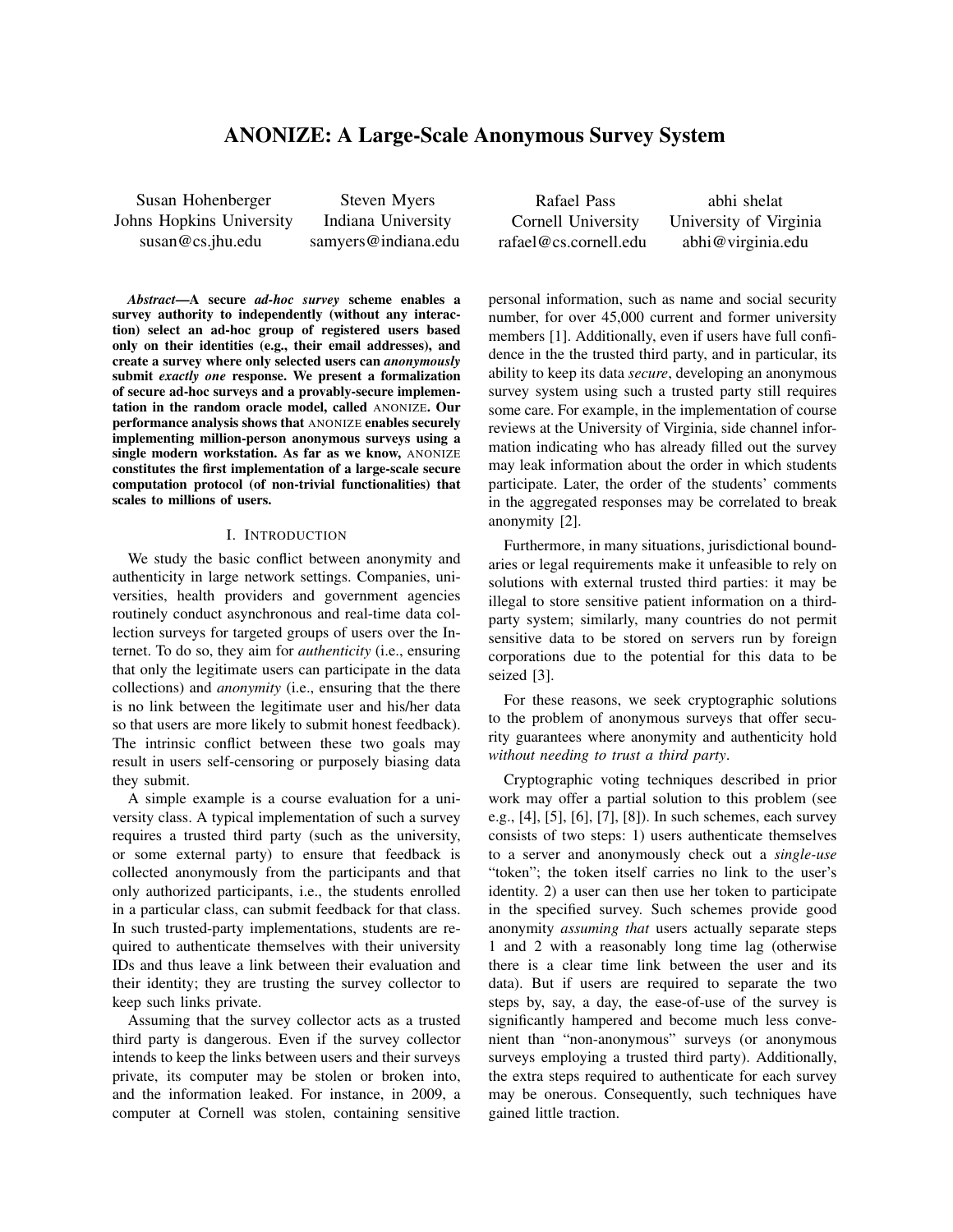### *A. Our innovation: electronic ad-hoc surveys*

In this paper, we consider a general solution to the problem of anonymously collecting feedback from an authenticated group of individuals by introducing the notion of an *ad-hoc survey*. The "ad-hoc" aspect of this notion means that *anyone* can select a group of individuals and create a survey in which those and only those individuals can complete the survey *at most once*; additionally, the survey initiator can initiate this survey knowing only the identities (e.g., the email addresses) of the users in the ad-hoc group—no further interaction between the survey initiator and the users is required.<sup>1</sup> As such, our method provides essentially the same ease-ofuse as traditional (non-anonymous) electronic surveys (and it thus is expected to increase user participation and make the feedback submitted more valuable).

As we demonstrate, ad-hoc surveys admit practical and efficient solutions for very large surveys: we present an ad-hoc survey scheme, ANONIZE, a proof of security for the cryptographic protocols in ANONIZE, and an implementation of the protocol. ANONIZE supports millions of "write-in" (i.e., collection of arbitrary strings of data) surveys in minutes. As far as we know, this is the first implementation of a provably-secure<sup>2</sup> multiparty protocol that scales to handle millions of users. Additionally, we prove security of our scheme even if the adversary participates in an arbitrary number of concurrent surveys.

#### *B. Ad-hoc Surveys in more detail*

In more details, there are three parties in an ad-hoc survey system: a registration authority (RA) that issues master user tokens, a survey authority (SA) that can create surveys, and users that provide survey data. A user must first register with the RA and retrieve a secret "master user token". This is a single token that can be used for all future surveys the user participates in. Anyone can act as an SA by choosing a uniquel survey ID and publishing a list of identities that are permitted to participate in that survey. The list of identities that can participate in a particular survey can grow dynamically, and the SA can create a survey without any interaction with others. Finally, a user who is on the list of valid identities for a survey can *non-interactively* submit a response to the survey by simply routing one message to the SA (through an anonymous network like Tor, or anonymous proxy relay).

To exemplify this approach and informally discuss the anonymity/authenticity properties it provides, we consider the course evaluation scenario.

*1) Student Registration:* When a student is asked to set-up his college/university account information (while proving his identity using traditional, non-electronic, methods), the student also generates an *unlinkable master user token* that is tied to his school email identity (e.g., his email address). This step can also be done at a later stage if the student desires (or if the student loses his credential), but it only needs to be done *once*.

*2) Course Survey Setup:* Whenever a course administrator wishes to set-up a course survey, she generates a *survey key* based only on the actual identities (e.g., the email addresses) of the course participants.

*3) Survey Execution:* Upon filling out a survey with its associated survey key, the student's client (either computer or smart phone) combines the survey key and her *master user token* to generate an unlikable *one-time token* that she can use to complete the survey. The onetime token satisfies two properties: 1) it carries no link to the student's identity (thus we have anonymity), and 2) for a given survey key, the student can obtain at most one such token (and thus we ensure that a student can only complete the survey once<sup>3</sup>). The results of the survey can now be tabulated, and, possibly announced.

We emphasize that once Step 1 has been done (presumably once the students enroll into college), Steps 2 and 3 can be repeatedly performed. The participants do not need to check-out new single-use tokens for each survey; rather their client uses the master user token to create a unique single-use token for this survey *without any interaction* (that could deanonymize the student).

Part of our contribution is to precisely define security properties of ad-hoc surveys such as anonymity (intuitively, that there is no link between users and the surveys they submit), and authenticity (intuitively, that only authorized users can complete the survey, and they can complete it only once). As mentioned, we are interested in providing security not only for a single survey, but also if an attacker participates in many surveys, be they in the past, concurrent, or in the future. A common approach for defining security in such circumstances is to formalize the notion of secure ad-hoc surveys within the framework for Universal Composability [9]. Doing so permits one to analyze the protocol under a single instance and deduce that it also remains secure under concurrent executions. Unfortunately, there are well-known inefficiencies with this approach. Rather, to enable an efficient implementation, we provide direct game-based definitions of security and directly analyze the security of our protocol under concurrent executions—this is analogous with other cryptographic

<sup>&</sup>lt;sup>1</sup>Before users can complete a survey, we additionally require them to register their identity. We emphasize that this registration is done only once and can be used for any number of subsequent surveys.

<sup>&</sup>lt;sup>2</sup>By "provably-secure", we only refer to the cryptographic protocol.

<sup>3</sup>Our systems support the (optional) ability for the user to change her response (before the voting deadline) in a manner that replaces her previous submission, but in no other way leaks any information about her identity.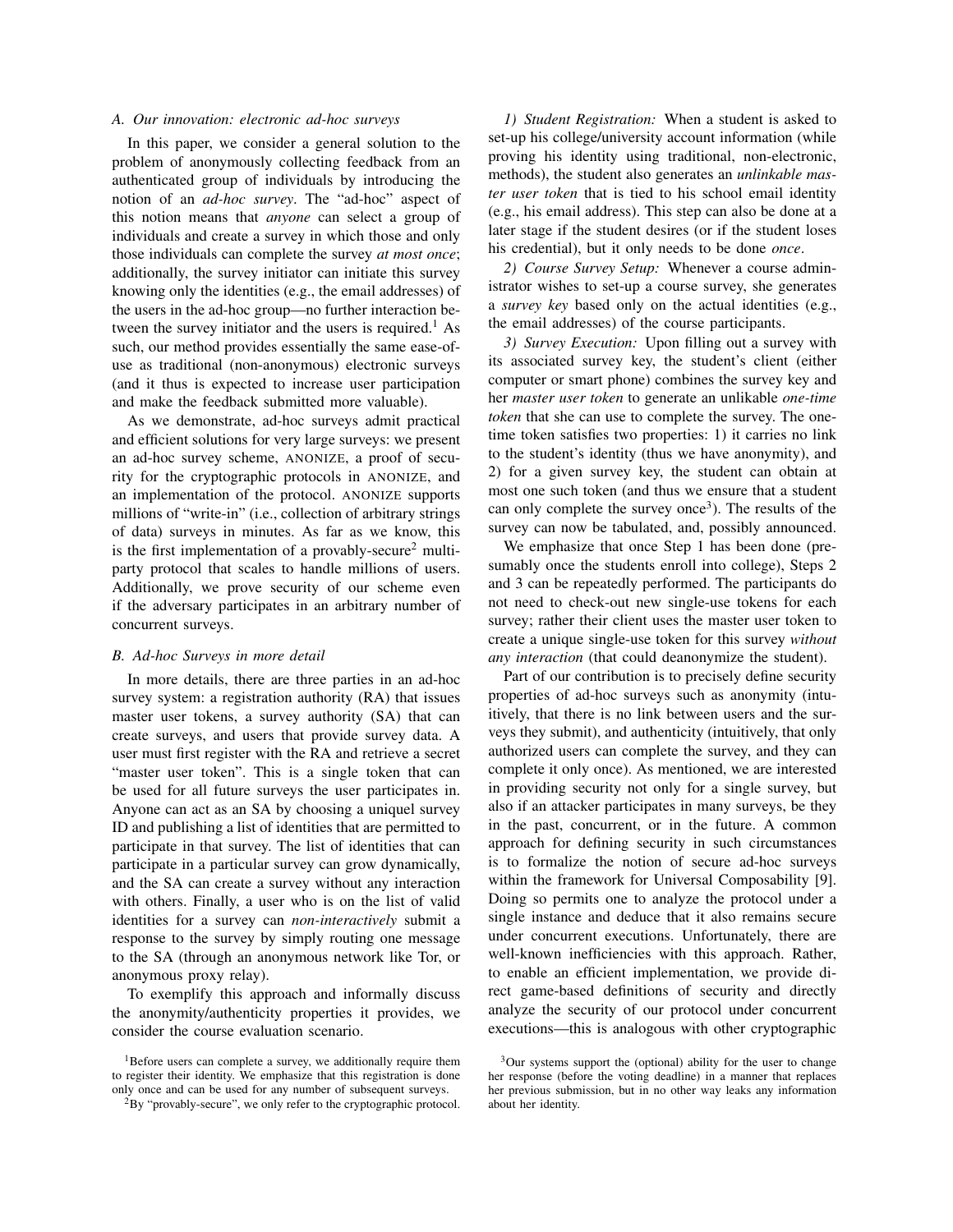game-based definitions, e.g., blind signatures [10]; we emphasize that although related notions of anonymity and authenticity have been defined in the literature for other applications, our setting is considerably more complex and thus the actual definitions are different.

#### *C. Anonize in more detail*

Our system is constructed in two steps. We first provide an *abstract* implementation of secure ad-hoc surveys from generic primitives, such as commitment schemes, signatures schemes, pseudo-random functions (PRF) and generic non-interactive zero-knowledge (NIZK) arguments for  $NP<sup>4</sup>$ . We prove the security of the abstract scheme based on the assumption that all generic primitives employed are secure. Note that we have taken explicit care to show that our schemes remain secure even when the adversary initiates *many concurrently* executing sessions with the system.

In a second step we show that (somewhat surprisingly) the generic scheme can be instantiated with *specific* commitment schemes, signatures schemes, PRF and NIZKs to obtain our efficient secure ad-hoc survey scheme ANONIZE (which now is based on specific computational assumptions related to the security of the underlying primitives in the Random Oracle Model). The surprising aspect of this second step is that our generic protocol does *not* rely on the underlying primitives in a black-box way; rather, the NIZK is used to prove complex statements which require code of the actual commitments, signatures and PRFs used. In this second step, we rely on ideas similar to those underlying efficient constructions of anonymous credentials in bilinear groups [11], [12], although our constructions differ in a few ways. As far as we know, our scheme is also one of the first implementations of a cryptographic scheme that is concurrently-secure.

Let us briefly provide a high-level overview which omits several important features, but conveys the intuition of our abstract protocol (we assume basic familiarity with the concepts of commitment schemes, signature schemes, PRFs and NIZKs).

*1) Registration:* A user with identity id registers with the RA by sending a commitment to a random seed  $s_{id}$ of a pseudo-random function (PRF)  $F$  and providing a NIZK that the commitment is well-formed. If the user has not previously been registered, the RA signs the user's name along with the commitment. The signature returned to the user is its "master user token". The security property required here is weaker than that of a blind signature.

*2) Survey:* To create a survey, an SA publishes a list of signed user identities along with a survey id,  $v_{id}$ .

*3) Response:* To complete a survey for survey id  $v_{id}$ , a user id generates a *single-use token*  $F_{s_{id}}(v_{id})$ (by evaluating the PRF on the seed  $s_{id}$  with input  $v_{id}$ ) and presents a NIZK that it "knows a signature by the RA on its identity id and a commitment to a seed  $s_{id}$ " and that it "knows a signature by the SA on its  $id$ " and that the single-use token is computed as  $F_{s_{id}}(v_{id})$ . The user's actual survey data will be part of and thereby authenticated by this NIZK.

Roughly speaking, the NIZK proof in the survey completion step ensures that only authorized users can complete the survey, and that they can compute at most one single-use token, and thus complete it at most once. <sup>5</sup> Anonymity, on the other hand, roughly speaking follows from the fact that neither the RA nor the SA ever get to see the seed  $s_{id}$  (they only see commitments to it), the zero-knowledge property of the NIZKs, and the pseudo-randomness property of the PRF.

Proving this abstract protocol secure is non-trivial. In fact, to guarantee security under concurrent executions, we introduce and rely on a new notion of a *simulation-extractable NIZK* (related to simulationsound NIZK [13] and simulation-extractable interactive zero-knowledge arguments [14], [15]).

To enable the second step of our construction (i.e., the instantiation of the abstract protocol using specific primitives), we demonstrate a simple and efficient way of implementing simulation-extractable NIZK in the Random Oracle Model by relying on the Fiat-Shamir Heuristic [16]. Finally, the key to the construction is choosing appropriate commitments, signatures and PRF that can be "stitched together" so that we can provide an efficient NIZK for the rather complex statement used in the abstract protocol.

#### *D. Related notions and techniques*

Ad-hoc surveys are related to, but different from, a number of primitives previously considered in the literature such as *group signatures*, *ring signatures*, *voting schemes* and *anonymous credentials*. Roughly speaking, group [17], [18], [19] and ring [20] signatures allow members of a set of users to sign messages in a way that makes it indistinguishable who in the set signed the message (in the case of group signatures the set is fixed  $6$ , whereas in the case of ring signatures the set can be selected "ad-hoc"). This property is similar to the

<sup>4</sup>As we show, we actually need a new variant of standard NIZKs.

<sup>&</sup>lt;sup>5</sup>If the user wants to replace her survey response before the deadline and this is allowed by the system, then she can create a new NIZK with new data for the same  $F_{s_{id}}(v_{id})$  value. The old survey with this value can be deleted.

<sup>6</sup>The desirability of making group signatures dynamic was addressed by Bellare, Shi and Zhang [21]. Their solution, however, requires that every group member or potential group member has their own personal public key, established and certified, e.g., by a PKI, independently of any group authority. Our ad-hoc survey solution does not require this.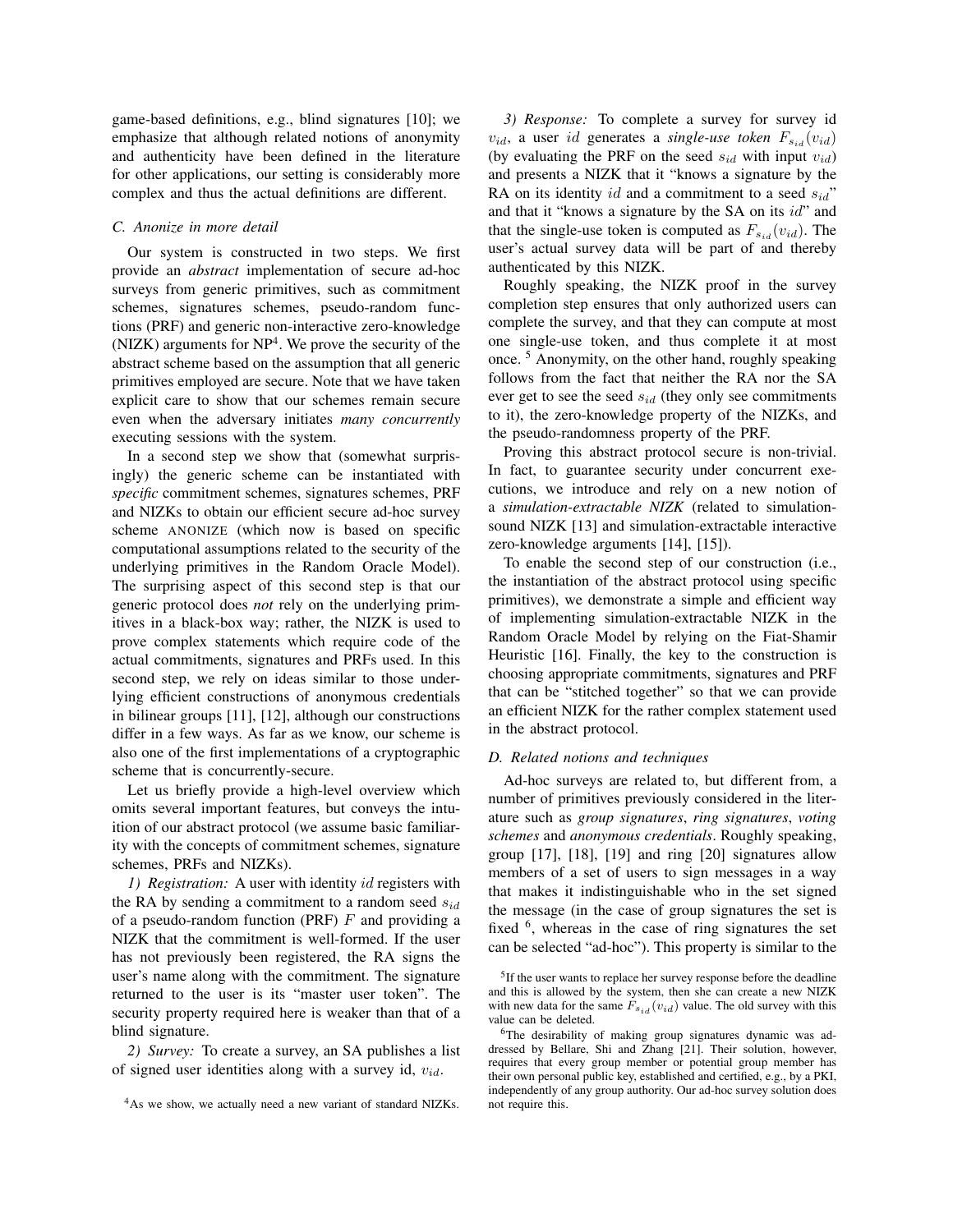anonymity property of ad-hoc survey, but unfortunately, the authentication property these notions provide is insufficient for our setting—in a ring signature scheme, a user may sign multiple messages with impunity which corresponds to the ability to complete the survey multiple times in our context. Voting schemes [4], [5], [6], [7], [8] on the other hand do provide both the anonymity and the authenticity properties we require; however, they do not allow for the authenticated users to be selected ad-hoc for multiple elections.

An anonymous credential system [22], [23], [24], [11] allows users to obtain credentials from authorities and to anonymously demonstrate possession of these credentials. In essence such systems provide methods for providing, a "zero-knowledge proof of knowledge of a signature on a set of attributes." As mentioned, the NIZKs we use rely on intuitions similar to those used in constructions of anonymous credentials (most closely related to [11] and the electronic cash/token extensions in [25], [12]), but we have different goals and rely on different complexity assumptions. Moreover, since anonymous credentials typically are not analyzed under concurrent executions, we must develop new techniques for the security analysis.

#### *E. Our Implementation*

One of the key points of our system is that it can be implemented and can easily handle large numbers of users with moderate resources. The computational costs on the users are quite low as well, with a typical desktop being able to compute the worst-case scenario in under a few seconds, using a single core of the machine. Thus we argue our system scales to manage that vast majority of practical surveying needs at costs that are easily affordable.

#### II. AD-HOC SURVEYS

An Ad-hoc Survey Scheme is a protocol involving three types of players:

- A *single* Registration Authority (RA).
- One or multiple Survey Authorities (SA).
- Users; each user is associate with a *public* user identity id (e.g., its email address).

We assume that the RA has the ability to set up a secure session (private and authenticated) with the user associated with a particular user identity. Each user additionally has the ability to setup an anonymous connection to the SA when returning their survey.

An *ad-hoc survey scheme* is a tuple of algorithms (GenRA, GenSA,  $Reg^{RA}$ ,  $Reg^{U}$ , GenSurvey, Authorized, Submit, Check) which we formalize shortly. To gain some intuition, let us first explain how these algorithms are intended to be used in a system and informally explain what types of security requirements we want from the algorithms.

*System Set-up:*

- The RA generates a public key-pair  $pk_{RA}$ , sk<sub>RA</sub>  $\leftarrow$ GenRA( $1^n$ ); pk<sub>RA</sub> is made public and sk<sub>RA</sub> is secretly stored by the RA.
- Each SA generates a public key-pair  $pk_{SA}$ , sk<sub>SA</sub>  $\leftarrow$ GenSA(1<sup>n</sup>); pk<sub>SA</sub> is made public and sk<sub>SA</sub> is secretly stored by the SA.<sup>7</sup>
- For systems that require the use of a Common Reference String (CRS); a CRS is generated and made publicly available. For simplicity of notation, we omit the CRS in all the procedures below and simply assume that all these procedures get the CRS as an input. Likewise, for systems in the Random Oracle model, we assume the procedures below have access to the Random Oracle.

*User Registration:* To use the system, users need to register with the RA; at this point the user and the RA execute the protocol  $(Reg^{RA}, Reg^{U})$  which allows the user to check out an *unlinkable "master credential"*. A user with identity id proceeds as follows:

- 1) The user sets up a secure session with the RA.
- 2) The RA checks that user identity id previously has not been registered. If it has, the RA closes the session. Otherwise, the RA and the user invoke the interactive protocol  $(Reg<sup>RA</sup>, Reg<sup>U</sup>)$  on the common input  $1^n$ , *id.*
- 3) If the protocol ends successfully, the RA stores that user identity id has been registered, and the user secretly stores the output as  $cred_{id}$ .

*Survey Registration:* Whenever an SA wants to setup a survey with identifier sid, it generates a *"survey public-key"* based on the identities of the participants (and its own secret key). More precisely, the SA on input a survey identifier sid and a list  $L$  of user identities (they may be previously registered or not) computes and makes public  $pk_{sid} \leftarrow GenSurvey(1^n, sid, L, sk_{SA}).$ 

*Completing a Survey:* Given a registered survey with identifier sid and its associated public-key  $pk_{sid}$ , each "authorized" user  $id_i$  can combine its master credential  $cred_{id}$  with the survey identifier sid and publickey pksid to generate an unlikable *"one-time token"* that it can then use to make a submission in the survey. Roughly speaking, the "one-time token" satisfies two properties: 1) it carries no link to the students identity (thus we have anonymity), and 2) for a given "survey key", the student can obtain at most one such token (and thus can only submit one response).

More precisely, user id with master credential  $cred_{id}$  submits the message m as the completed survey by privately executing the algorithm  $Sub =$  $(\text{tok}, m, \text{tokauth}) \leftarrow \text{Submit}(1^n, \text{sid}, \text{pk}_{\text{sid}}, m, \text{cred}_{id})$ 

<sup>7</sup>Our security properties hold even if new SAs are added on-the-fly.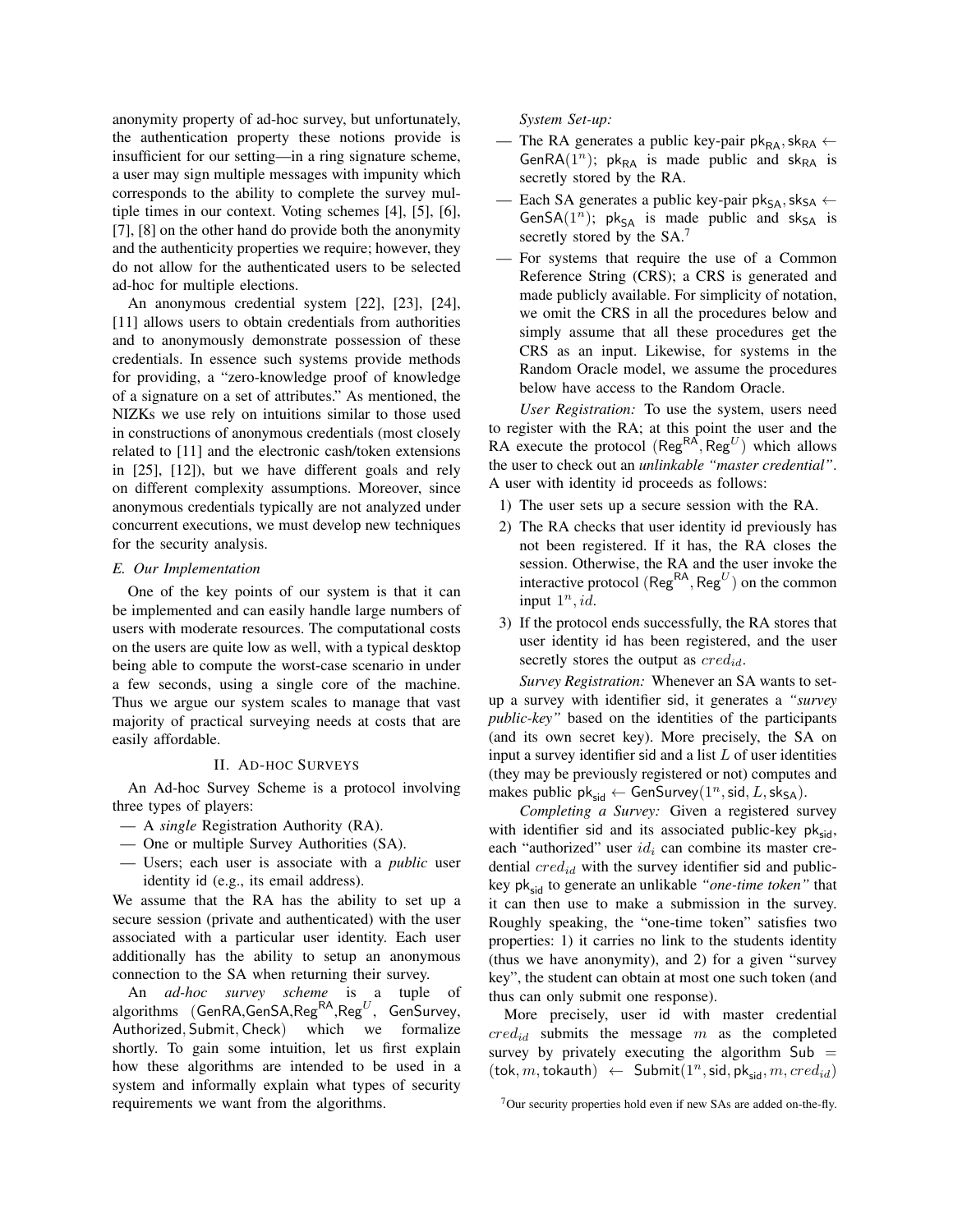and then submitting Sub to the SA through an anonymous channel; tok is the "one-time token", and tokauth is an authenticator required to bind the message  $m$  to the one-time token, and to ensure uniqueness of the one-time token. SA checks whether the submission is correctly computed by executing Check( $pk_{SA}$ ,  $pk_{RA}$ , sid,  $pk_{sid}$ , Sub); if it outputs accept it stores the submission. If a submission with the same tok has been previously stored (i.e., if a Sub of the form  $(\text{tok}, m', \text{tokauth}')$  has already been stored, the old record is removed. (Or alternatively, the new Sub is not stored.)

*Announcing the results:* Once all the submissions have been collected, the SA may (depending on external privacy requirements) publish a list of all stored submissions  $\mathsf{Sub} = (\mathsf{tok}, m, \mathsf{tokauth}).$ 

*Audit Procedures:* The system also includes audit procedures. First, Users can check that their submission was "counted" by simply inspecting that their submission is output. Second, a User may use Check( $pk_{SA}$ ,  $pk_{RA}$ , sid,  $pk_{sid}$ , Sub) to check whether Sub is a valid submission (i.e., user can check that there is no "ballot/survey-stuffing"). Finally, to ensure that a survey is not targeted to a particular user (for de-anonymization purposes), the user may use function Authorized( $pk_{SA}$ , sid,  $pk_{sid}$ , id') to check whether user id' is also authorized for survey sid with public key  $pk_{sid}.$ 

*Key features and Security Properties:* A crucial aspect of an ad-hoc survey is the *privacy* property: even if the RA and SA are arbitrarily corrupted (and in collusion) they cannot learn anything about how particular users answered submissions (or even learn correlations between groups of users). The key *security* property of our ad-hoc survey is that only authorized users can complete a survey, and furthermore they can complete it at most *once*.

### *A. Definition of an Ad-hoc Survey*

*Definition 1:* An *ad-hoc survey scheme* Γ is an 8-tuple of PPT algorithms and interactive PPTs  $(GenRA, GenSA, Reg<sup>RĀ</sup>,Reg<sup>U</sup>, GenSurvey, Authorized,$ Submit, Check) where

- GenRA $(1^n)$  outputs a key-pair pk<sub>RA</sub>, sk<sub>RA</sub>.
- GenSA $(1^n)$  outputs a key-pair pk<sub>SA</sub>, sk<sub>SA</sub>.
- Reg<sup>RA</sup>(sk<sub>RA</sub>, 1<sup>n</sup>, pk<sub>RA</sub>, id<sub>i</sub>) is an interactive PPT that outputs either success or fail.
- Reg<sup>U</sup> $(1^n, \text{pk}_{\text{RA}}, id)$  is an interactive PPT that outputs a bitstring  $cred_{id}$  or fail.
- GenSurvey $(1^n, \text{sid}, L, \text{sk}_{SA})$  outputs a bitstring pk<sub>sid</sub>. Here sid is a unique arbitrary identifier and  $L$  is a description of the set of users eligible to participate in the survey.
- Authorized( $pk_{SA}$ , sid, pk<sub>sid</sub>, id) outputs either YES or NO.
- Submit $(1^n, \text{sid}, \text{pk}_{\text{sid}}, m, \text{cred}_{id})$  outputs Sub =  $(t$ ok,  $m$ , tokauth).
- Check( $pk_{\text{RA}}, pk_{\text{SA}},$  sid,  $pk_{\text{sid}},$  Sub) outputs either accept or fail.

*A remark on the Authorized procedure:* We are interested in schemes where the description of the authorized procedure makes it possible to naturally interpret the *set* of users that are allowed to complete a survey (and indeed, our constructions fall into this category). For instance, the description of the Authorized procedure specifies a list of user identities, or specifies a list of user identities with wildcard (e.g., ∗@∗.cornell.edu). In our specific implementation, the public key for the survey  $pk_{sid}$  consists of a list of authorized users.

# *B. Correctness*

We proceed to define what it means for an ad-hoc survey scheme to be *correct*. The following definition requires that for every set of users  $L$ , and every user id  $∈ L$ , if an SA sets up a survey for  $L$ , and if the user correctly registers with the RA, then the user will be authorized to complete the survey; furthermore, for every submission  $m$ , if user id correctly submits  $m$ , this submission will pass the check.

*Definition 2:* An ad-hoc survey scheme Γ is *correct* if there exists a negligible function  $\mu(\cdot)$ , such that the following experiment outputs fail with probability at most  $\mu(n)$  for every  $n \in \mathbb{N}$ , sid,  $m \in \{0,1\}^n$ , set L of *n*-bit strings,  $id \in L$ :

- (vk<sub>RA</sub>, sk<sub>RA</sub>) ← GenRA $(1^n)$
- $-$  (vk<sub>SA</sub>, sk<sub>SA</sub>) ← GenSA(1<sup>n</sup>)
- Set  $(out_{RA}, out_U)$  to the result of the protocol  $(\operatorname{\mathsf{Reg}}^{\mathsf{RA}}(\mathsf{sk}_{\mathsf{RA}},1^n,\mathsf{vk}_{\mathsf{RA}},\mathit{id}),\operatorname{\mathsf{Reg}}^U(1^n,\mathsf{vk}_{\mathsf{RA}},\mathit{id}))$
- Output fail if either  $out_{RA}$  or  $out_{U}$  is fail, otherwise let  $cred_{id} = out_{\mathsf{U}}$ .
- $-$  vk<sub>sid</sub> ← GenSurvey $(1<sup>n</sup>,$ sid, L, sk<sub>SA</sub>)
- Output fail if Authorized(vk<sub>SA</sub>, sid, vk<sub>sid</sub>,  $id$ ) = NO.
- $-$  Sub $\leftarrow$  Submit $(1^n, \text{sid}, \text{vk}_{\text{sid}}, m, \text{cred}_{id})$
- $-$  Output Check(vk<sub>SA</sub>, vk<sub>RA</sub>, sid, vk<sub>sid</sub>, Sub)

# *C. Privacy and Security*

The following definition stipulates that the SA(s) and RA and malicious users, even if arbitrarily corrupted, cannot distinguish the submissions of two authorized honest users, even for an adaptively chosen participant list, user identities and submission messages, and even if they may see the submission messages of the two participants for any messages of their choosing, in any *other* survey of its choice. Thus, even if an attacker knows what submissions correspond to which users in any surveys of its choice (before and after the survey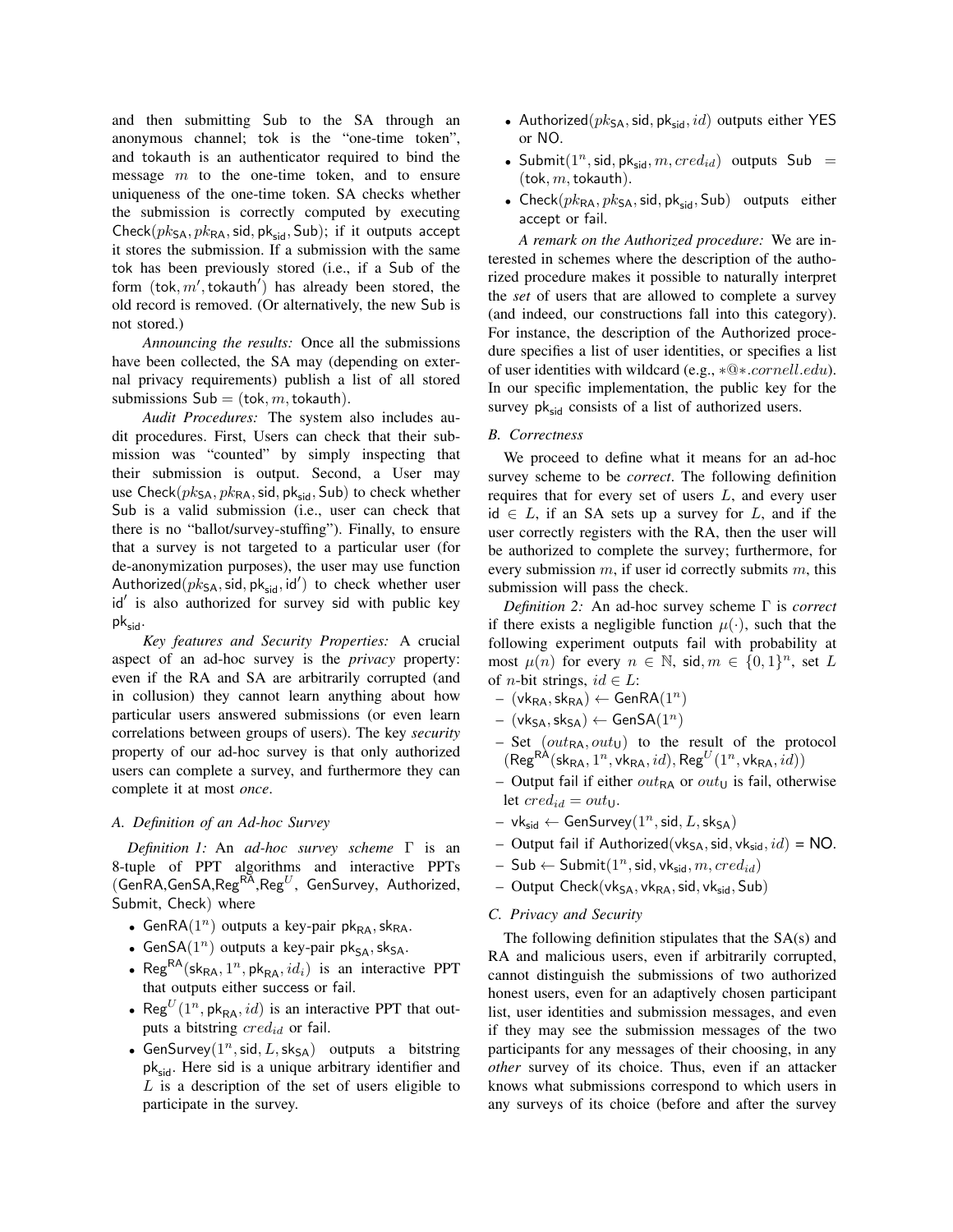of interest), it still cannot identify what these users submitted for a survey of interest. The definition mirrors the definition of CCA-secure encryption: we give the attacker the opportunity to generate an arbitrary publickey for the RA, pick two user identities  $id_0$ ,  $id_1$ , ask the users to register with him, and then make oracle queries to the users' Submit procedure. Finally, the attacker selects a survey consisting of a public-key for a SA, a sid and a public key for the survey  $pk_{sid}$  such that  $id_0$ ,  $id_1$ are both authorized (for which it has not yet queried the Submit oracle on sid), a pair of messages  $m_0, m_1$ , and then sees two submissions. The attacker must guess whether the two submissions correspond to ones from  $id_0$  and  $id_1$  or from  $id_1$  and  $id_0$  respectively; the attacker continues to have oracle access to the users' Submit procedure during this decision-making phase but cannot make queries on the sid.

*Definition 3:* An ad-hoc survey scheme Γ is *unlinkable* if for every non-uniform PPT A the ensembles  $\{\textsf{EXEC}^0(1^n, A)\}_{n \in \mathbb{N}}, \{\textsf{EXEC}^1(1^n, A)\}_{n \in \mathbb{N}}$  are computationally indistinguishable where  $\mathsf{EXEC}^b(1^n, A)$  is defined as follows:

# $\mathsf{EXEC}^b(1^n,A)$

– (vk<sub>RA</sub>, sk<sub>RA</sub>), *z* ←  $A(1^n)$ 

– A(1<sup>n</sup>, z) *concurrently interacts with*  $Reg^{U}(1^{n}, \text{vk}_{\text{RA}}, \text{id})$  *for any two different ids* id<sub>0</sub> and id<sub>1</sub>. Whenever an interaction with some  $\operatorname{Reg}^U(1^n, \mathsf{vk}_{\mathsf{RA}}, \mathsf{id}) \quad \neq \quad \perp \quad \textit{completes, for the}$ *remainder of the experiment,* A *gets oracle access to* Submit $(1^n, \cdot, \cdot, \cdot, \cdot, \text{cred}_{\mathsf{id}})$ *. Next, A outputs a target survey:*

 $-$  (vk<sub>SA</sub>, sid, vk<sub>sid</sub>, id<sub>0</sub>, id<sub>1</sub>,  $m_0, m_1, z' \rangle \leftarrow A(1^n, z)$ 

 $\, - \,$   $\it{Output}$  fail *if* <code>Authorized(vk<sub>SA</sub>, sid, vk<sub>sid</sub>, id $_{\ell}) =$  fail</code> *or if A has queried* Submit $(1^n, \text{sid}, \cdot, m_j, \text{cred}_{\text{id}_\ell})$  *for either*  $\ell, j \in \{0, 1\}$ 

 $-$  Let Sub $_{\ell}$  = Submit $(1^n, \text{sid}, \text{vk}_{\text{sid}}, m_{\ell}, \text{cred}_{\text{id}_{\ell \oplus b}})$ *for both*  $\ell = 0$  *and*  $\ell = 1$  *and finally output*  $A(1^n,(\mathsf{Sub}_0,\mathsf{Sub}_1),z')$ 

*1) Justification for the definition:* We want to allow the adversary to participate in multiple surveys, with multiple honest submitters, and see the submissions of as many honest submitters as it wishes. In particular, we can consider a definition in which the following changes are made. The adversary is now permitted to register an unlimited number of honest users by interacting with  $\text{Reg}^U$  under the condition that no two have the same id. The adversary, for an arbitrary  $k$  surveys and  $\ell \geq 2$  honest submitters in each survey, is allowed to output two  $k \times \ell$  matrices of ids  $ID^0, ID^1$ , a vector of  $k$  sids, sid, a vector of  $k$  the surveys' verification-keys  $\overrightarrow{w_{\text{sid}}}$  and two  $k \times \ell$  matrices of messages  $M^0, M^1$ . We require the submissions be legitimate, thus we require

that all of the ids in a given row of  $ID<sup>c</sup>$ ,  $c \in \{0, 1\}$  be distinct. Similarly, all the sids in sid must be distinct, corresponding to distinct surveys (if one wanted to have more ids in a given survey, the adversary could simply increase the size of  $\ell$ ). Finally, all of the surveys need to be "well formed" for every  $i \in [k], j \in [\ell],$ both  $ID_{i,j}^0$  and  $ID_{i,j}^1$  are authorized to participate in survey  $\text{sid}_i$ . Finally, of course, we do not permit the attacker to query the Submit oracle for submissions by  $id_{i,j}$  in survey sid<sub>i</sub>). We call this notion *multi-survey unlinkability*. We note that this is a form of concurrent security as it guarantees unlinkability no matter how the adversary generates multiple surveys and schedules the registration of individuals. In the full version of this paper, we formally define this notion and show that it is implied by Definition 3.

*2) Security:* Let us now turn to define security. The following definition stipulates that only authorized users may complete surveys, and only one of their submissions is counted. We require that this holds even if the user attacker may register multiple identities, and see submissions of the attacker's choice for any other user of its choice and in any survey (this one, or any other survey).

To begin, we formalize what it means to give the attacker access to submission oracles for users of its choice by defining the stateful oracle Submit'  $(1^n, \text{sid}, \text{pk}_{\text{sid}}, m, \text{id}, \text{pk}_{\text{RA}}, \text{sk}_{\text{RA}})$  that operates as follows: if the oracle has not previously been queried on the identity id, let  $(out_{\mathsf{RA}}, cred_{id}) \leftarrow$  $(Reg<sup>RA</sup>(sk<sub>RA</sub>, 1<sup>n</sup>, pk<sub>RA</sub>, id), Reg<sup>U</sup>(1<sup>n</sup>, pk<sub>RA</sub>, id));$  next output Submit $(1^n, \text{sid}, \text{pk}_{\text{sid}}, m, \text{cred}_{\text{id}})$ . If the oracle has previously been queried on the identity id, recover the previously computed credential  $cred_{id}$ , and directly output Submit $(1^n, \text{sid}, \text{pk}_{\text{sid}}, m, \text{cred}_{\text{id}}).$ 

*Definition 4:* An ad-hoc survey scheme Γ is *secure against malicious users* if for every non-uniform PPT A, every polynomial  $p(\cdot)$ , there exists a negligible function  $\mu(\cdot)$ , such that the following experiment outputs success with probability at most  $\mu(n)$  for every  $n \in \mathbb{N}$ ,

### *MU*(A, n)

- $-$  (vk<sub>RA</sub>, sk<sub>RA</sub>) ← GenRA(1<sup>n</sup>)
- $-$  *For*  $i = 1$  *to*  $p(n)$ , *let*  $(\forall k_{SA}^i, \forall s_{SA}^i) \leftarrow$  GenSA $(1^n)$
- Throughout the rest of the experiment, A has access to oracle GenSurvey $(1^n, \cdot, \cdot, \text{sk}^i_{\text{SA}})$  for any i, and  $\mathsf{Submit}'(1^n,\cdot,\cdot,\cdot,\cdot,\mathsf{vk}_{\mathsf{RA}},\mathsf{sk}_{\mathsf{RA}}).$
- Let adversary  $A(1^n)$  concurrently interact with Reg<sup>RA</sup>(sk<sub>RA</sub>,  $1^n$ ) with adaptively chosen, but unique, user identities  $id \in \{0,1\}^n$  of its choice. (That is, A can only use each user identity id in a single interaction with Reg<sup>RA</sup>.) Let  $L'$  denote the list of user identities selected by  $A$ , and let  $z$  denote the output of A after this interaction finishes.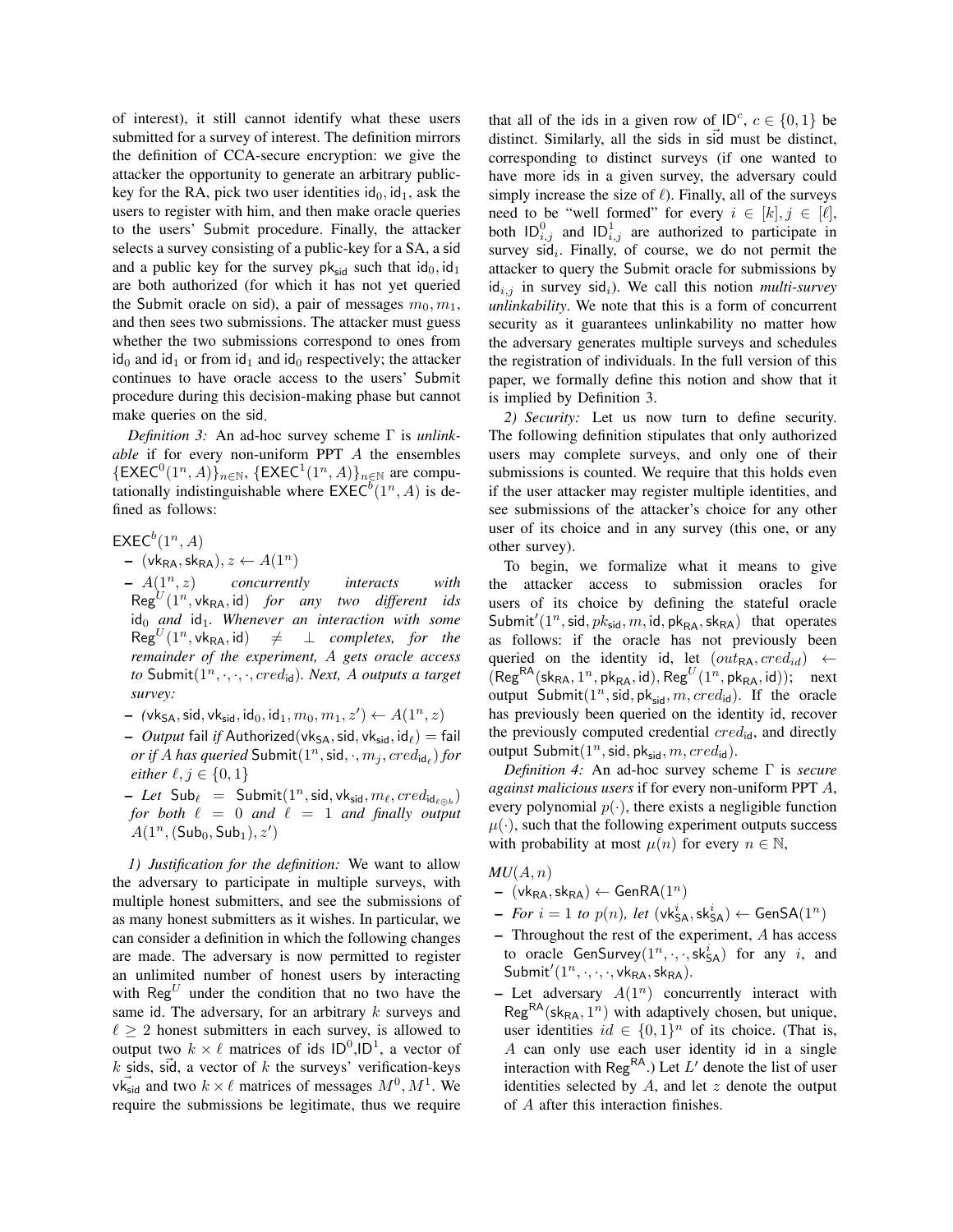- $z', L$ , sid,  $i \leftarrow A(1^n, z)$
- $-$  vk<sub>sid</sub>  $\leftarrow$  GenSurvey $(1^n, \text{sid}, L, \text{sk}^i_{\textsf{SA}})$
- $S \leftarrow A(1^n, z', \mathsf{vk}_{\mathsf{sid}})$
- *Output* success *if*
- $|S| > |L \cap L'|$  and
- Check $(pk_{SA}, p k_{RA}, \text{sid}, \text{pk}_{sid}, \text{Sub})$  *accepts for all*  $Sub \in S$ ,
- For  $(\text{tok}, m, \text{tokauth})$ ,  $(\text{tok}', m', \text{tokauth}') \in S^2$ ,  $\mathsf{tok} \neq \mathsf{tok}'.$
- For all  $(\text{tok}, m, \text{tokauth}) \in S$ ,  $(\text{tok}, m, \text{tokauth}')$ *was never received as an output from A's* Submit<sup>'</sup> *oracle (where tokauth' is an arbitrary string) when queried with* sid *as second input.*

These four conditions roughly correspond to the determining whether A produced more submissions than allowed, all submissions are valid, all submissions have different token-numbers, all token-numbers are new, and no submissions have been modified.

*Remark:* Note that in the above definition, A is allowed to talk to  $p(n)$  different SAs. It is without loss of generality to assume that  $A$  talks to just a single SA (that is  $p(n) = 1$ ). This follows from standard technique, and is omitted for space reasons.

# III. AN AD-HOC SURVEY SCHEME BASED ON GENERAL ASSUMPTIONS

We assume the reader is familiar with *signature schemes* secure against adaptive-chosen message attacks [26], non-interactive *commitment schemes* [27], and *pseudorandom functions* [28]; see [29].

#### *A. Concurrent simulation extractable NIZK*

We introduce the new notion of *tag-based concurrent simulation-extractable (cSE) NIZK* (a non-interactive version of tag-based concurrent simulation-extractable zero-knowledge from [14], [15]); this notion is closely related to the notion of *non-malleability in the explicit witnesses sense* of [30] (which in turn relies on the notion of *simulation-soundness* of [13]), and *universally composable UC NIZK* of [9]. The former is (a-priori) weaker than ours in that it only requires extraction from a single protocol (this notion is referred to as "manyone" simulation-extractability in [14], [15]) whereas the latter is stronger in that it requires extractability to be done "on-line". Relying on this new intermediate notion allows us to strike the right balance between security and efficient implementability: in particular, we will present simple and extremely efficient concurrent simulation-extractable NIZKs in the Random Oracle model, whereas UC NIZK incurs more overhead.

We first start by defining concurrent simulation extractability. Imagine an attacker A playing man-in-themiddle between a legitimate prover *on the left interac-* *tion*, and a legitimate verifier *on the right*. More specifically, in the left interaction, attacker A can request proofs of any true statement  $x$  of its choice using any tag tag of its choice. In the right interaction, A outputs a list of tags, statements and proofs  $(\overline{\text{tag}}, \vec{x}, \vec{\pi})$  as well as a string  $aux$ . For every such  $A$ , we require the existence of a simulator-extractor  $SE$  that must reconstruct the view of A and additionally produce witnesses for all accepting statement-proofs  $(x, \pi) \in (\vec{x}, \vec{\pi})$  on the right that use a new tag.

Below, we assume a proof system  $(D, P, V)$  where D generates a CRS,  $P$  is a prover, and  $V$  is a verifier. The function W provides witnesses to theorem statements. Let  $real(1^n, A, W, z)$  denote the output of the following experiment: Run  $\rho \leftarrow D(1^n)$ ; next give  $A(1^n, z, \rho)$ oracle access to  $P'(\cdot, \cdot, \cdot)$  where  $P'(\text{tag}, x, \rho)$  runs  $P(\text{tag}, x, W(x, \text{view}'), \rho)$  where view' is A's view up until this query; finally, outputs the view of  $A$  (that is a sequence of tag-statement-proof tuples  $(\text{tag}, x, \pi)$  and the CRS  $\rho$ . Given a view view of A, we interpret the output of  $A$  as a sequence of tag-statement-proof tuples  $(\text{tag}', x', \pi')$  and some additional output aux. Define the predicate fail $(view, \vec{w})=1$  if and only if A, when given the view view, containing the CRS  $\rho$ , outputs a proof  $\pi$  of some statement x with respect to tag tag such that a) none of the proofs received by  $A$  in the view view use tag tag, b) V accepts the proof  $\pi$ —that is,  $V(\text{tag}, x, \rho, \pi)=1$ , and c)  $\vec{w}$  does not contain a witness for x.

*Definition 5 (Concurrent Simulation-Extractability):* Let  $(D, P, V)$  be a non-interactive proof system for the language  $L$ . We say that  $(D, P, V)$  is *concurrently simulation extractable (cSE)* if for every PPT A, there exists an expected PPT simulator-extractor  $SE$  such that the following two conditions hold:

(Simulatability) For every witness function  $W(\cdot, \text{view}')$ such that  $W(x,$  view')  $\in R_L(x)$  for all  $x \in L$  and all view', the following ensembles are computationally indistinguishable

- $\{real(1^n, A, S, W, z)\}_{n \in \mathbb{N}, z \in \{0,1\}^*}$
- $\{(view, \vec{w}) \leftarrow SE(1^n, z) : view\}_{n, z \in \{0,1\}^*}$

*(Extractability)* There exists a negligible function  $\mu$  such that for every  $n \in \mathbb{N}$ ,

$$
Pr[(view, \vec{w}) \leftarrow SE(1^n, z) : \text{fail}(view, \vec{w}) = 1] \leq \mu(n)
$$

Additionally, we say that (D, P, V ) is *black-box concurrently simulation extractable* if there exists an expected PPT oracle-machine  $S\tilde{E}$  such that for every A, the above two conditions hold with respect to  $SE(1^n, z)$  =  $\tilde{SE}^{A(1^n,z,\cdot)}(1^n).$ 

*1) Simulation extractability in the ROM:* The definition of tag-based non-interactive arguments in the ROM is identical to Definition 5 except that there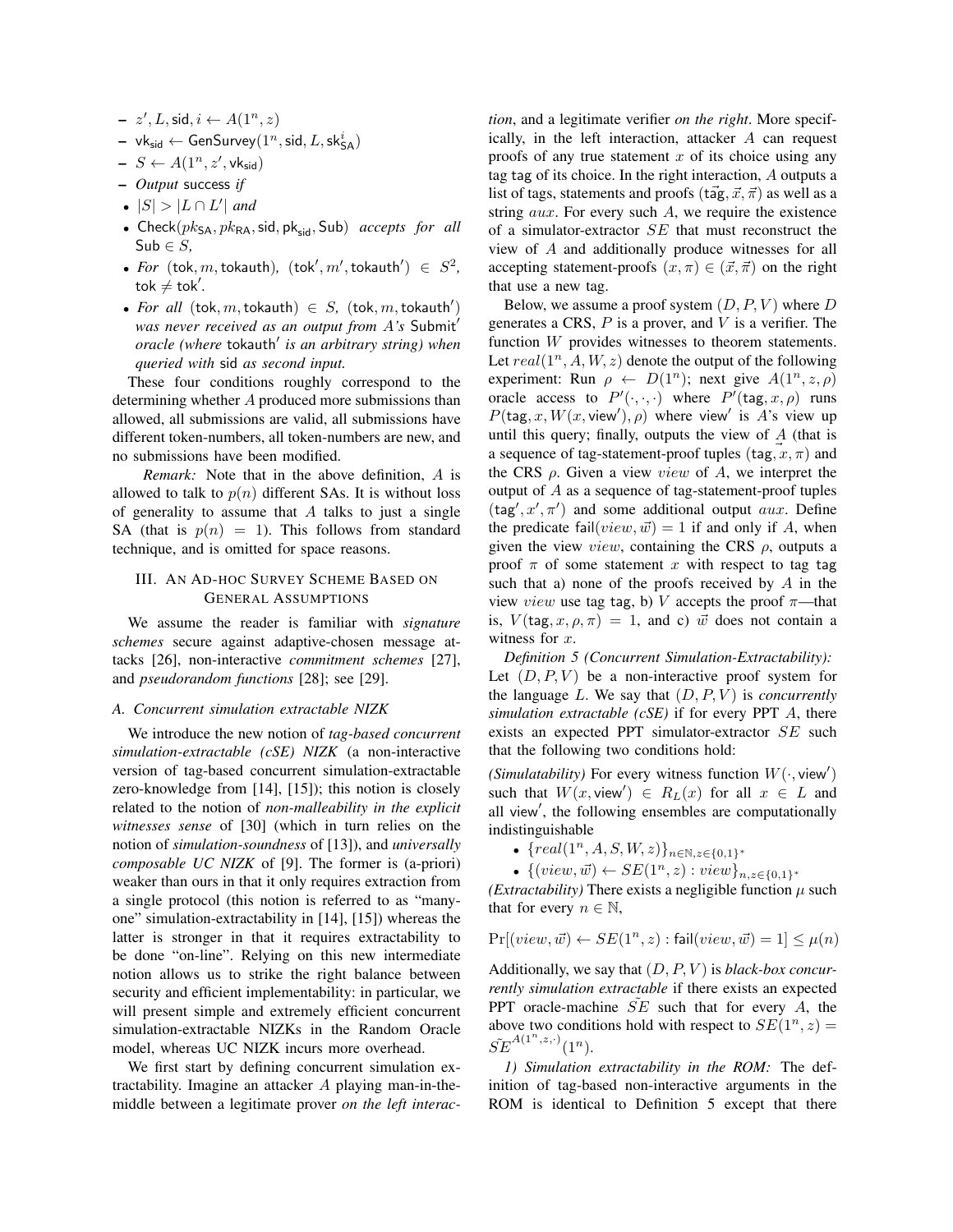is no need for procedure  $D$ ; instead of sampling  $\rho \leftarrow D(1^n)$ , we sample  $\rho$  as random function from  $\{0,1\}^{\text{poly}(n)} \rightarrow \{0,1\}^{\text{poly}(n)}$  for some appropriate polynomial; furthermore, instead of providing  $\rho$  as input to P and V, both algorithms have oracle access to  $\rho$ . We make the analogous change in the definition of the real experiment in the definition of simulation extractability (now additionally, A gets oracle access to  $\rho$  instead of getting it as input). Also, the view of A contains all of the answers to oracle calls to  $\rho$  made by A, and thus the simulator-extractor SE needs to reconstruct those (as opposed to reconstructing the whole of  $\rho$ ).

*Simulation-extractability from HVZK:* In this section we show how to transform any 3-round special-sound special Honest-verifier Zero-knowledge (HVZK) [31] proof/argument into a black-box concurrently simulation-extractable NIZK in the ROM.

*Definition 6 ([31]):* A proof system  $(P, V)$  is a *3 round special-sound Honest-verifier Zero-knowledge (HVZK) proof/argument for binary relation* R if:

- 1) (three-move form) Let  $\alpha$  be the common input to P and V, and  $\beta$  such that  $(\alpha, \beta) \in R$  is private input to  $P$ .  $(P, V)$  has the following three-move form:
	- a)  $P$  sends a message  $a$  to  $V$ .
	- b)  $V$  sends a random  $t$ -bit challenge string  $c$ .
	- c) P replies z, and V accepts if  $\phi(\alpha, a, c, z)=1$ for some polynomial-time predicate  $\phi$ .
- 2) (special soundness) Given accepting transcripts  $(a, c, z)$  and  $(a, c', z')$  for the instance  $\alpha$  such that  $c \neq c'$ , there exists a polynomial-time algorithm computing  $\beta$  such that  $(\alpha, \beta) \in R$ .
- 3) (special honest-verifier ZK) There exists a polynomial time simulator Sim, which on input  $\alpha$  and a random challenge c, outputs an accepting conversation of the form  $(a, c, z)$ , which is identically distributed to transcript generated by  $P(\alpha, \beta)$  and  $V(\alpha)$  for any  $(\alpha, \beta) \in R$ .

Given a protocol Π that is a 3-round specialsound Honest-verifier Zero-knowledge (HVZK) proof/argument for binary relation  $R$ , we obtain the tag-based NIZK  $\Pi$  for  $R$  by applying the Fiat-Shamir heuristic to  $\Pi$  and additionally requiring that the tag tag is hashed—that is, the second-message challenge c is generated by applying the random oracle  $\rho$  to the first message a and the tag tag (i.e.,  $b = \rho(a, \text{tag})$ ).

*Theorem 1:* Let Π be a special-sound special HVZK argument for L, where the first message  $\alpha$  of  $\Pi$  has  $\omega(\log n)$  min-entropy <sup>8</sup> and the second message *b* is of length  $\omega(\log n)$ . Then  $\overline{\Pi}$  is a tag-based black-box concurrently simulation-extractable argument.

*Proof:* (Omitted for space.)

# *B. The construction*

Assuming familiarity with basic cryptographic primitives discussed in the previous section, the construction is easy to understand at a high-level. We assume that all users have unique string identifiers, e.g. email addresses, to identify them in the protocol. The RA and SA are each have keys for digital signatures which are considered the output of GenRA and GenSA respectively.

A user's secret credential is a random string s. The user generates the credential by generating a commitment to the random string s and proving the correctness of the commitment to the RA in zero-knowledge. During registration, the RA verifies that this proof corresponds to the correct identity of the user and then authorizes the credential by signing the commitment and the user id with its signing key. The security of the signature scheme ensures that only the RA can authorize legitimate credentials. The signature on the commitment can be interpreted as a very weak form of blind-signature in which the RA does not learn anything about the values being signed, but can verify that the user has knowledge of the underlying secret.

To generate a survey, an SA generates a unique sid and individually signs the pair  $(id, sid)$  for each user  $id$  that can participate in the survey. We call the list of all generated signatures  $L$ . Only those IDs which are signed by the SA will be able to complete the given survey, and the unforgeability properties of the signature scheme ensure that only the SA can modify the list. Beneficially, SAs do not need to interact with any other players to create the surveys.

To submit a response to a survey, the user sends her submission  $m$  to the SA along with an NIZK proof that the she has a valid credential (i.e., she has a commitment signed by the RA, and she knows the values committed to), and that her credential corresponds to an identity on the survey list  $L$  (i.e., the ID in her signed commitment is also in signed in  $L$ ). Only legitimate users can submit in the scheme, and clearly the submission is anonymous to the SA who learns nothing except that the submitter is on its approved list. However, we need to achieve two other properties: i) tie the submission  $m$  to the proof and the survey id, and ii) ensure that the submitter does not submit multiple responses. The first property prevents submissions from replay and is achieved because the NIZK we use is tag-based; we can use the sid concatenated to the message  $m$  as the tag for the proof. To prevent multiple submissions, we include a unique token number created by evaluating a pseudo-random function on the sid using the user's

<sup>8</sup>Every special-sound special HVZK argument for a hard-on-theaverage language must have this property: if not, with polynomial probability two honest executions would have the same first message, but different second messages and thus a witness can be extracted out.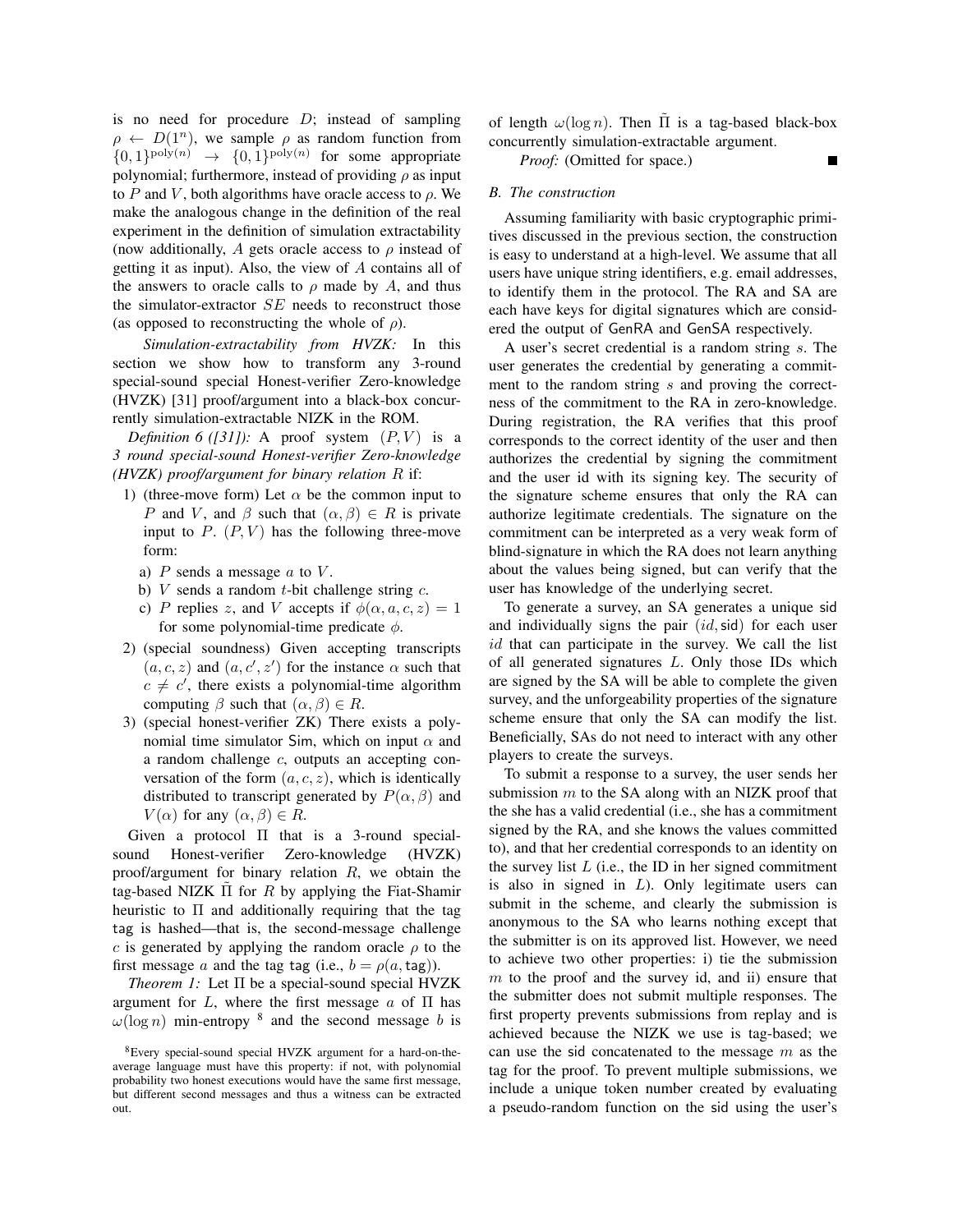credential secret s as the seed, and we augment the NIZK proof to show that the unique token number is computed correctly and corresponds to the user's credential. Thus, every valid submission by a given user will have the same random token number associated with it. This token does not reveal any information about the submitter, but it allows the SA to detect multiple submissions from the same anonymous user and either discard all of them, or accept only the latest submission.

*1) Primitives used:* Let,

- (Gen, Sign, Ver) be a signature scheme.
- $\{f_s\}_{s\in\{0,1\}^*}$  be a family of PRFs.
- Com be a commitment scheme.
- Let  $L_1$  be the NP language defined as follows:  $(1^n, c) \in L_1$  iff there exists strings  $r \in \{0, 1\}^*, s \in$  $\{0,1\}^n$  such that  $c = \text{Com}(s;r)$ .
- Let  $L_2$  be the NP language defined as follows:  $(tok, sid, pk_{RA}, pk_{SA}) \in L_2$  iff there exist strings  $s, id, c, r, \sigma_s, \sigma_{\text{sid}_{id}}$  such that  $c = \text{Com}(s; r)$  and  $Ver<sub>pk<sub>RA</sub></sub>(c||id, \sigma<sub>s</sub>)=1$  and  $Ver<sub>pk<sub>SA</sub></sub>(sid||id, \sigma<sub>sid<sub>id</sub></sub>)=1$ and tok  $= f_s(\text{sid})$
- Let  $(D_1, P_1, V_1)$  and  $(D_2, P_2, V_2)$  be black-box cSE NIZK protocols for  $L_1$  and  $L_2$  respectively.

*2) Abstract ad-hoc survey scheme* Γ*:*

- GenRA $(1^n)$  = Gen $(1^n)$ , GenSA $(1^n)$  = Gen $(1^n)$ .
- (Reg<sup>RA</sup>(sk<sub>RA</sub>), Reg<sup>U</sup>)(1<sup>n</sup>, id<sub>i</sub>) proceeds as follows: – A user with identity id uniformly generates and stores  $s \leftarrow \{0,1\}^n, r \leftarrow \{0,1\}^{\text{poly}(n)}$  and computes  $c = \text{Com}(s; r)$ .

– *i* computes a cSE-NIZK  $\pi$  using  $P_1$  (given the CRS or RO) that  $(1^n, c) \in L_1$ , using the tag  $0^n$ and using  $(s, r)$  as witness.

– The user sends  $c$ , id,  $\pi$  to the RA.

– The RA checks that  $\pi$  with tag  $0^n$  is an accepting proof that  $(1^n, c) \in L_1$  (using  $V_2$ ) and if so returns  $\sigma_s$  = Sign<sub>skRA</sub>(c||id); otherwise it simply returns fail.

– The user outputs  $cred = (c, s, r, \sigma_s)$ .

- GenSurvey $(1^n, \text{sid}, L, \text{sk}_{SA})$  proceeds as follows. For each  $id \in L$ , compute  $\sigma_{\text{sid}_{id}} = \text{Sign}_{\text{SA}_{\text{sk}}}(\text{sid}||id)$ and output the list of tuples  $(id, \sigma_{\text{sid}_i})$ .
- Authorized( $pk_{SA}$ , sid,  $pk_{sid}$ ,  $id$ ) outputs YES if  $pk_{sid}$ contains a record of the form  $(id, \sigma_{\text{sid}_{id}})$  such that  $\mathsf{Ver}_{\mathsf{SA}_{\mathsf{pk}}}(\mathsf{sid}||id, \sigma_{\mathsf{sid}_id})=1$
- Submit $(1^n, \text{sid}, \text{pk}_{\text{sid}}, m, id, \text{cred})$  proceeds as:
	- Parse  $cred = (c, s, r, \sigma_s)$ .
	- Compute token-number tok =  $f_s$ (sid).
	- Recover a tuple of the form  $(id, \sigma_{\text{sid}_{id}})$  from pk<sub>sid</sub>. If  $\text{Ver}_{\text{SA}_{\text{pk}}}(\text{sid}||id, \sigma_{\text{sid}_{id}}) \neq 1$ , abort.
	- Compute a cSE NIZK  $\pi$  using  $P_2$  (and the CRS or RO) that (tok, sid,  $pk_{RA}$ ,  $pk_{SA}$ )  $\in L_2$  with tag

1||sid||m using  $c, s, r, \sigma_s, \sigma_{\text{sid}_{id}}$  as witness.

- Send the tuple  $\mathsf{Sub} = (\mathsf{tok}, m, \pi)$  to the SA.
- Check( $pk_{RA}$ ,  $pk_{SA}$ , sid, tok,  $m, \pi$ ) outputs accept if  $V_2$  (given the CRS or RO) accepts  $\pi$  as a proof of the statement (tok, sid, pk<sub>RA</sub>, pk<sub>SA</sub>)  $\in L_2$  with tag sid||*m*.

*Theorem 2:* If (Gen, Sign, Ver) is a secure signature scheme, and  $\{f_s\}_{s\in\{0,1\}^*}$  is a family of secure PRFs, and Com is a perfectly hiding, computationally binding commitment scheme, and  $(D_1, P_1, V_1)$  and  $(D_2, P_2, V_2)$ are cSE NIZKs for the languages  $L_1, L_2$  respectively, then scheme  $\Gamma$  is a multi-survey unlinkable (Def. 3), ad-hoc survey scheme that is secure (against malicious users) (Def. 4).

 $\blacksquare$ 

*Proof:* (Omitted for space.)

### *C. Alternative implementations*

Our proof for theorem 2 applies to more general implementations of the Reg protocol as well. In particular, the proof allows for the user's output from the  $Reg<sup>U</sup>$ protocol to be a signature on  $s||id$  instead of  $Com(s)||id$ as long as the signature scheme remains unforgeable even when the user is given access to a Reg<sup>RA</sup>(sk<sub>RA</sub>)(·) oracle. Recall that the standard security property of a signature scheme allows the adversary oracle access to the Sign( $\cdot$ ) function; providing oracle access to Reg<sup>RA</sup> instead is a natural generalization. This generalization allows for more efficient concrete implementations. In particular, it allows one to exploit natural connections between specifically engineered commitment schemes and signature schemes.

### IV. CONCRETE INSTANTIATION

#### *A. Bilinear Groups and Assumptions*

Let  $\mathbb{G}$  and  $\mathbb{G}_T$  be groups of prime order p. A *symmetric bilinear map* is an efficient mapping e :  $\mathbb{G}\times\mathbb{G}\rightarrow\mathbb{G}_T$  which is both: *(bilinear)* for all  $g\in\mathbb{G}$  and  $a, b \leftarrow \mathbb{Z}_p, e(g^a, g^b) = e(g, g)^{ab}$ ; and (*non-degenerate*) if g generates G, then  $e(g, g) \neq 1$ . A more general version of the bilinear map is the *asymmetric bilinear map*  $e : \mathbb{G}_1 \times \mathbb{G}_2 \to \mathbb{G}_T$ , where  $\mathbb{G}_1$  and  $\mathbb{G}_2$  are distinct groups. We present our constructions in symmetric groups (which are easier for readers to parse), but then conduct our implementation in asymmetric groups (which are more efficient).

*Assumption 1 (Decisional Bilinear Diffie-Hellman):* Let g generate a group G of prime order  $p \in \Theta(2^{\lambda})$ with an efficient bilinear mapping  $e : \mathbb{G} \times \mathbb{G} \to \mathbb{G}_T$ . For all non-uniform PPT adversaries A, the following probability is negligible in  $\lambda$ :

$$
\left| 1/2 - \Pr \left[ \begin{array}{l} a, b, c \leftarrow \mathbb{Z}_p; x \leftarrow \{0, 1\}; \\ T_0 \leftarrow e(g, g)^{abc}; \\ T_1 \leftarrow \mathbb{G}_T; \\ x' \leftarrow \mathcal{A}(g, g^a, g^b, g^c, T_x) \end{array} \right. : x = x' \right] \right|.
$$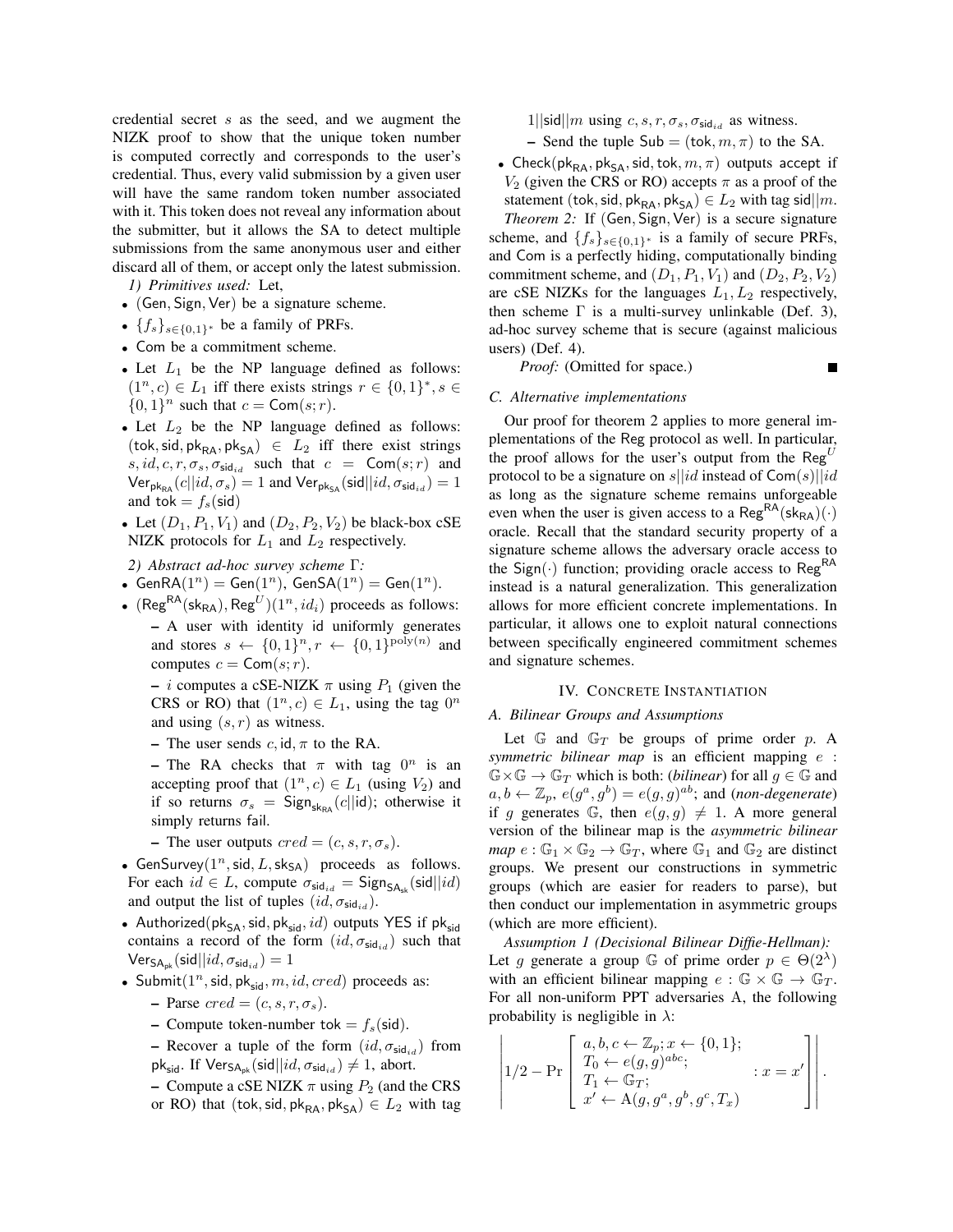Roughly this assumption states that an adversary cannot distinguish between  $e(g, g)^{abc}$  and a random group element when given  $(g, g^a, g^b, g^c)$ .

*Assumption 2 (*n*-Decisional Diffie-Hellman Inversion):* Let h generate a group G of prime order  $p \in \Theta(2^{\lambda})$ . For all non-uniform PPT adversaries A, the following probability is negligible in  $\lambda$ :

$$
\left| 1/2 - \Pr \left[ \begin{array}{l} b \leftarrow \mathbb{Z}_p^*; x \leftarrow \{0, 1\}; \\ T_0 \leftarrow h^{1/b}; T_1 \leftarrow \mathbb{G}; \\ x' \leftarrow A(h, h^b, h^{b^2}, \dots, h^{b^n}, T_x) : \\ x = x' \end{array} \right] \right|.
$$

# *B. Scheme*

The common input for all protocols is a description of the bilinear mapping, together with generators  $g, h$  of  $\mathbb{G}$ , and a description of a CRHF H that maps  $\{0,1\}^* \to$  $\mathbb{Z}_q$ . The values g, h can be chosen randomly by the RA. The elliptic curve library that we use implements the hash operation  $H$  differently depending on the curve implementation.

Our scheme makes use of the Pedersen commitment scheme [27], the Dodis-Yampolskiy pseudo-random function [32], and a simplified signature scheme derived from the Boneh-Boyen IBE [33]; all three are summarized in Fig. 1.

*Theorem 3 ([27]):* The Pedersen commitment scheme is a perfectly-hiding and computationallybinding commitment scheme assuming the hardness of the discrete logarithm problem in G.

*Theorem 4 ([32], [12]):* (informal) The Dodis-Yampolskiy PRF is a secure pseudo-random function for input space  $\mathbb{Z}_q^*$  in the generic group model.<sup>9</sup>

*Theorem 5 ([33]):* (informal) Under the Decisional Bilinear Diffie-Hellman assumption in G, the Boneh-Boyen scheme is adaptively secure for  $n$  bit messages for "large groups" which can withstand a factor of  $1/2^n$ reduction in security. <sup>10</sup>

#### *C. Sigma protocols for languages*  $L_1$  *and*  $L_2$

In order to instantiate the remaining protocols, we must specify the languages  $L_1$  and  $L_2$  defined in

9Dodis and Yampolskiy [32] showed that their PRF was secure under the (parameterized) Decisional-Diffie-Hellman Inversion Assumption assumption in  $\mathbb G$  for "small inputs"; they discuss [32, Section 4.3] how the input to their PRF can be 160 bits for proper choice of parameters and that arbitrarily-long strings can first be hashed down to 160 bits using any collision-resistant hash function.

 $10$ Suppose that messages of n bits are signed using the scheme, and recall that one can always sign messages of arbitrary length by first applying a collision-resistant hash function to map them to  $n$ bits. Then the adversary's advantage in forging a message increases by a factor of  $2^n$ . Thus, to be provably-safe in using this scheme in applications that demand full security, one has to choose their parameters carefully. Boneh and Boyen suggest, as one example, that when  $n = 160$  and the bilinear group is set so that no polynomialwhen  $n = 160$  and the bilinear group is set so that no polynomialtime adversary can break DBDH with advantage  $2^{-240}$ , then the resulting signature scheme offers roughly 80-bit security.

(1) COMMITMENT SCHEME

- Common Input: An algebraic group G of prime order  $q$  with generators  $g, h$ .
- **Commit** $(m)$   $S \longrightarrow R$  Sender chooses random  $s \in$  $Z_q$ , and sends  $\alpha = g^m h^s$  to R.
- **Open**( $\alpha$ ):  $S \rightarrow R$  Sender sends  $(m, s)$  to R. Receiver checks  $\alpha = g^m h^s$ .
	- (2) DODIS-YAMPOLSKIY PRF  $\mathbb{F}_y$  THAT MAPS  $Z_a^* \to \mathbb{G}_t$  where  $y \in \overset{\circ}{Z}_q$ .
- **Setup:** An algebraic group  $G$  of prime order q with generator g and PRF seed  $y \in Z_q$ .
- $F_y(m)$ : The user computes  $F_y(m) = g^{1/(y+m)}$  for any  $m \neq 0 \mod q$ .

### (3) BB SIGNATURE SCHEME

- Gen(1<sup>n</sup>) : Sample the secret key sk  $\leftarrow \alpha \in \mathbb{Z}_q$ . Sample random group generators  $u, v, g, h$  and compute  $U = e(g, g)^\alpha$ . The verification key is  $\mathsf{vk} \leftarrow (u, v, g, h, U).$
- Sign(sk,  $m_0, m_1$ ): Choose  $r \in \mathbb{Z}_q$  randomly and compute

$$
\sigma_1 \leftarrow g^{\alpha} (u^{m_0} v^{m_1} h)^r, \quad \sigma_2 \leftarrow g^r
$$

and output  $(\sigma_1, \sigma_2)$  as the signature.

Ver(vk,  $m_0, m_1, \sigma_1, \sigma_2$ ): Accept if

 $e(\sigma_1, g) \stackrel{?}{=} U \cdot e(u^{m_0}v^{m_1}h, \sigma_2)$ 

Figure 1. A commitment, and PRF family, and signature scheme

the abstract section and provide cSE NIZKs for those languages. Recall that languages  $L_1$  and  $L_2$  implicitly depend on the specification of a signature scheme (Gen, Sign, Ver), a commitment scheme Com, and a pseudo-random function family  $\{f_s\}$ . For the rest of these sections, assume that these three dependencies are instantiated with the BB-signature scheme, the Pedersen commitment, and the Dodis-Yampolskiy function as described above in Fig. 1. We now provide  $\Sigma$ -protocols for  $L_1, L_2$  and then apply the Fiat-Shamir heuristic in the random oracle model as prescribed in Thm.1 to produce the required cse-NIZK.

The language  $L_1$  corresponds to a standard Schnorrlike [34] proof for knowledge of a representation of a discrete logarithm. In the Camenish-Stadler notation [35], such a protocol is specified as follows:

$$
L_1 = PoK\left\{ (s_{id}, d) : \alpha = v^{s_{id}} g^d \right\}
$$

This denotes a "zero-knowledge proof of knowledge of integers  $s_{id}$ , d such that  $\alpha = v^{s_{id}} g^d$  holds" where  $\alpha$ , v, g are elements of some group G. Values not in the parentheses are considered to be public.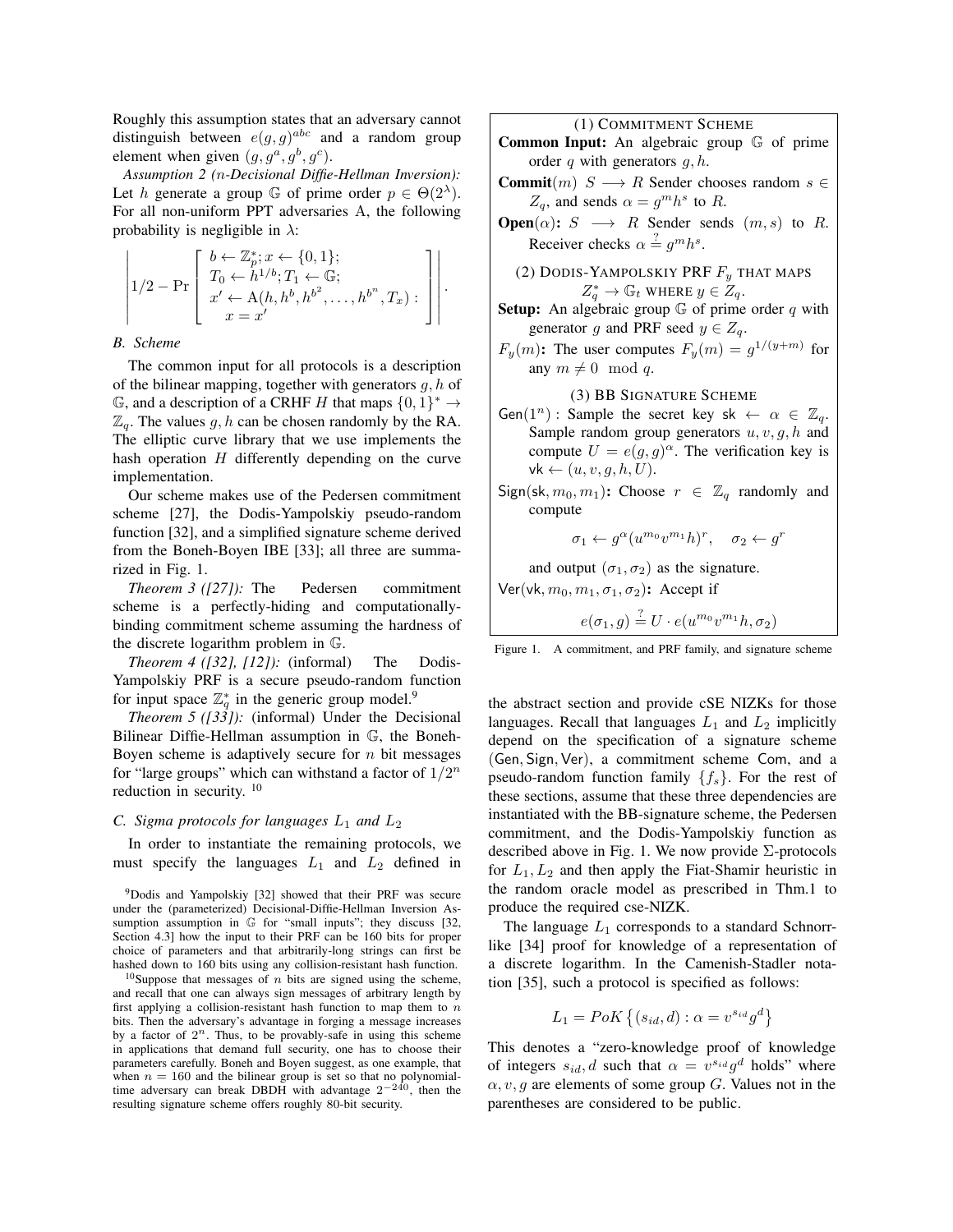*Theorem 6 ([34]):* There exists a 3-round honestverifier special-sound zero-knowledge protocol for L1.

In contrast, the language  $L_2$  is more complicated to specify and requires a non-trivial protocol. A statement in this language consists of the tuple  $(\text{sid}, C, \text{pk}_{\text{RA}}, \text{pk}_{\text{SA}})$  where  $\text{pk}_{\text{RA}} = (u, v, h, e(g, g)^x)$ and  $pk_{SA} = (u_v, v_v, h_v, e(g, g)^y)$ . The witness for an instance is the tuple  $(s_{id}, id, c, r, \sigma, \sigma_{sidid})$  such that  $\sigma =$  $(\sigma_1, \sigma_2)$  forms a Boneh-Boyen signature on the values  $(id, s_{id})$ ,  $\sigma_{sid_{id}} = (\sigma_{sid_{id},1}, \sigma_{sid_{id},2})$  forms a Boneh-Boyen signature on (sid, id), and  $C = F_{s_{id}}(\text{sid})$  where F is the Dodis-Yampolskiy PRF, for the signature schemes above.

In the first step of the proof for  $L_2$ , the prover rerandomizes  $(\sigma, \sigma_{\text{sid}_{id}})$  by choosing random  $d_1, d_2 \in \mathbb{Z}_q$ and computes

$$
\begin{aligned} (s_1&=\sigma_1\cdot (u^{\mathsf{id}}v^{s_{\mathsf{id}}}h)^{d_1} &,& s_2&=\sigma_2\cdot g^{d_1})\\ (s_3&=\sigma_{\mathsf{sid}_{\mathsf{id}},1}\cdot (u^{\mathsf{sid}}_v v^{\mathsf{id}}_v h)^{d_2} &,& s_4&=\sigma_{\mathsf{sid}_{\mathsf{id}},2}\cdot g^{d_2}). \end{aligned}
$$

The values  $s_2, s_4$  are sent to the Verifier, and the problem reduces to proving a simpler statement: (a)  $(s_1, s_2)$  form a Boneh-Boyen signature on the values (id,  $s_{id}$ ), (b)  $(s_3, s_4)$  form a Boneh-Boyen signature on (sid, id), and (c)  $C = F_{s_{\text{id}}}(\text{sid})$  as follows:

$$
PoK \left\{ \begin{array}{c} (\text{id}, s_{\text{id}}, s_1, s_3) : \\ E^x e(h, s_2) = e(s_1, g) e(u^{\text{id}} v^{s_{\text{id}}}, s_2)^{-1} \wedge \\ E^y e(u_v^{\text{sid}} h_v, s_4) = e(s_3, g) e(v_v^{\text{id}}, s_4)^{-1} \wedge \\ E \cdot C^{-\text{sid}} = C^{s_{\text{id}}} \end{array} \right\}
$$

where  $E = e(g, g)$ .

The  $\Sigma$ -protocol  $(P'_2, V'_2)$  for this simpler language proceeds as follows:

1)  $P'_2 \rightarrow V'_2$  Prover picks random  $b_1, b_2 \in \mathbb{Z}_q$  and  $J_1, J_2 \in G$  and computes

$$
E_1 \leftarrow e(J_1, g) \cdot e(u^{b_1}v^{b_2}, s_2)^{-1}
$$
  
\n
$$
E_2 \leftarrow e(J_2, g) \cdot e(v_v^{b_2}, s_4)^{-1}
$$
  
\n
$$
E_3 \leftarrow C^{b_2}
$$

2)  $P'_2 \leftarrow V'_2$  Verifier picks a random  $c \in \mathbb{Z}_q$ . 3)  $P'_2 \rightarrow V'_2$  Prover computes a response

$$
z_1 \leftarrow b_1 + c \cdot id \qquad z_2 \leftarrow b_2 + c \cdot s_{id}
$$
  

$$
z_3 \leftarrow s_1^c \cdot J_1 \qquad z_4 \leftarrow s_3^c \cdot J_2
$$

4) Verifier checks the following:

$$
E_1 \cdot e(g, g)^{xc} \cdot e(h, s_2)^c = e(z_3, g) \cdot e(u^{z_1}v^{z_2}, s_2)^{-1}
$$
  
\n
$$
E_2 \cdot e(g, g)^{yc} \cdot e(v_v^{\text{sid}}h_v, s_4)^c = e(z_4, g) \cdot e(v_v^{z_1}, s_4)^{-1}
$$
  
\n
$$
E_3 \cdot e(g, g)^c \cdot C^{-c(\text{sid})} = C^{z_2}
$$

*Theorem 7:* The above  $(P'_2, V'_2)$  is an honest-verifier special-sound zero-knowledge protocol for  $L_2$ .

*Proof:* (sketch) The completeness of the protocol is standard. First we show honest-verifier zero-knowledge. On input an instance and a random challenge  $c$ , the simulator first chooses a random  $z_1, z_2 \in \mathbb{Z}_q$  and random  $z_3, z_4 \in G$  and computes

$$
E_1 = \frac{e(z_3, g) \cdot e(u^{z_1}v^{z_2}, s_2)^{-1}}{e(g, g)^{cx} \cdot e(h, s_2)^c}
$$
  
\n
$$
E_2 = \frac{e(z_4, g) \cdot e(v_v^{z_1}, s_4)^{-1}}{e(g, g)^{cy} \cdot e(v_v^{sid}h_v, s_4)^c}
$$
  
\n
$$
E_3 = \frac{C^{z_2}}{e(g, g)^c \cdot C^{-c(\text{sid})}}
$$

and outputs  $(E_1, E_2, E_3), c, (z_1, z_2, z_3, z_4)$  as the transcript. By inspection, it follows that the distribution of transcripts is perfectly identical to a transcript from a successful protocol execution.

We now show that the protocol is special-sound. Consider two transcripts  $(E_1, E_2, E_3), c, (z_1, z_2, z_3, z_4)$ and  $(E_1, E_2, E_3), c', (z_1', z_2', z_3', z_4')$  where  $c \neq c'$  that both pass the verification test. It follows that

$$
id = \frac{z_1 - z'_1}{c - c'}
$$

$$
s_{id} = \frac{z_2 - z'_2}{c - c'}
$$

$$
s_1 = \left(\frac{z_3}{z'_3}\right)^{c - c'}
$$

$$
s_3 = \left(\frac{z_4}{z'_4}\right)^{c - c'}
$$

since both transcript tuples satisfy the three equations in Step 4) of the  $\Sigma$ -protocol.

*Corollary 8:* In the random oracle model, there exists a BB cse NIZK for languages  $L_1$  and  $L_2$  for the signature schemes (Gen, Sign, Ver), commitment scheme Com and PRF  ${F_s}$  describe above.

*D.* GenRA *and* GenSA *protocols*

*Proof:* Follows from Thm. 1.

The GenRA and GenSA methods are the key generation methods for the BB signature scheme. More specifically, the RA picks random group elements  $u, v, h \in G$ and a secret element  $x \in \mathbb{Z}_q$ . The RA's public key  $\mathsf{RA}_{vk} = (u, v, h, e(g, g)^x)$  and  $\mathsf{RA}_{sk} = x$ . (RA will be signing  $m_1$  as the id with u and  $m_2$  as the user's secret seed with  $v$ .)

The SA picks random group elements  $u_v, v_v, h_v \in$ G and a secret element  $y \in \mathbb{Z}_q$ . The SA's public key  $SA_{vk} = (u_v, v_v, h_v, e(g, g)^y)$  and  $SA_{sk} = y$ .  $(m_1 \text{ will}$ be the sid and  $m_2$  will be the user id of a participant authorized to submit in the survey.)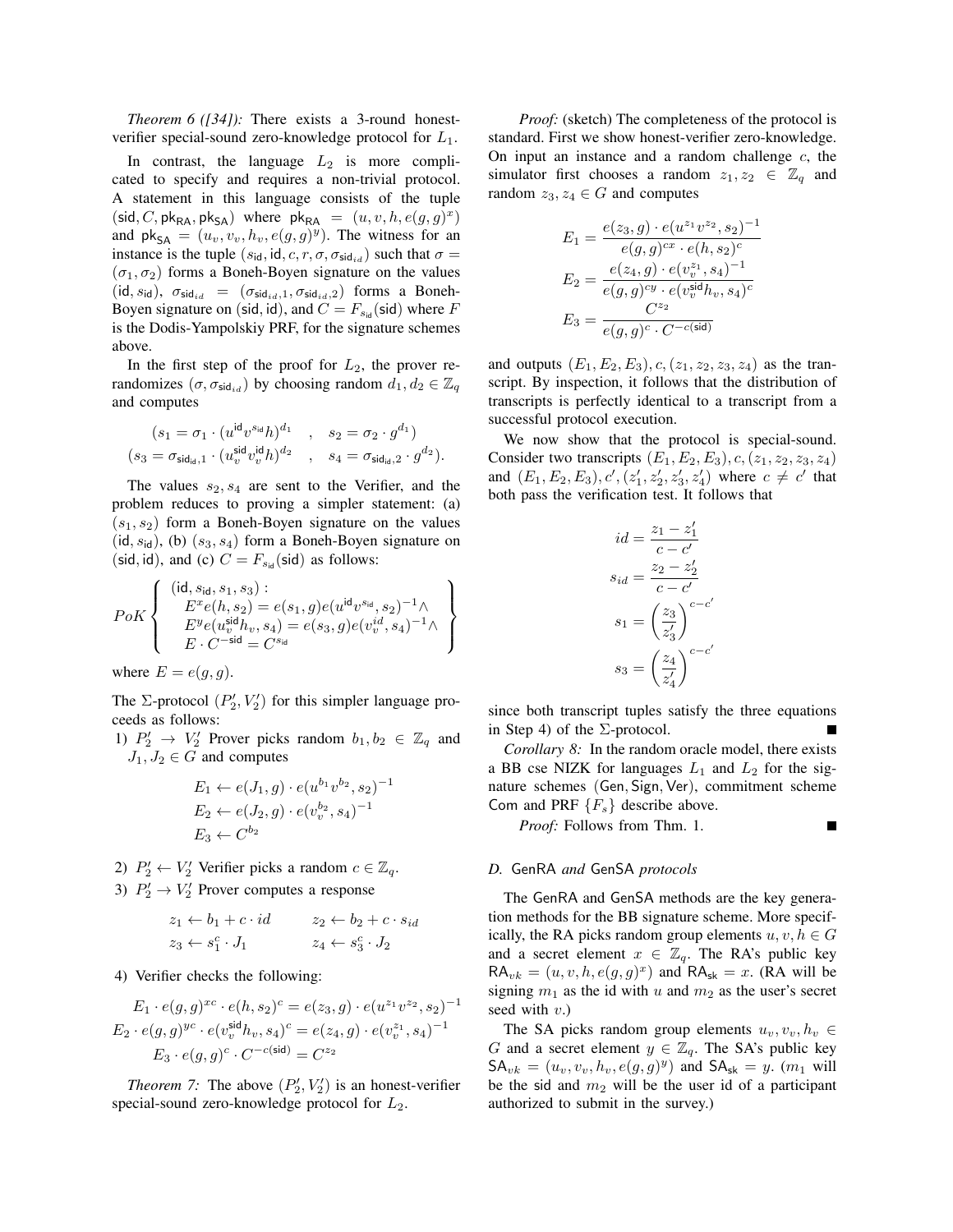# *E. The* Reg *protocol*

**Common:** Group  $(G, e, g)$ , RA<sub>vk</sub> =  $(u, v, h, e(g, g)^x)$ 

# RA Secret Key: x

### User identity: id

User and RA establish a mutually authenticated secure communication channel.

 $U \rightarrow \textsf{RA}$  The user chooses a random PRF seed  $s_{id} \in$  $\mathbb{Z}_q$  and a random  $d \in \mathbb{Z}_q$ , computes  $\alpha = v^{s_{id}} g^d$ , and sends  $(id, \alpha)$  to RA.

The user also gives a (NI)zero-knowledge proof of knowledge for  $(s_{id}, d) \in L_1$  using the  $\Sigma$ -protocol for  $L_1$  described above:

$$
PoK\left\{(s_{id}, d) : \alpha = v^{s_{id}}g^d\right\}
$$

- $U \rightarrow \mathsf{RA}$  User picks a random  $b_1, b_2$  and sends  $\gamma = v^{b_1} g^{b_2}$ to RA.
- $U \rightarrow \mathsf{RA}$  User generates a random challenge  $c \in \mathbb{Z}_q$  by using the random-oracle  $H$  and the tag  $0^n$  as  $c = H(g, \mathsf{RA}_{vk}, id, \alpha, \gamma, 0^n)$
- $U \rightarrow \text{RA}$  User computes  $z_1 = b_1 + cs_{id}, z_2 = b_2 + cd$  and sends  $(z_1, z_2)$  to RA. RA verifies  $v^{z_1} g^{z_2} \stackrel{?}{=} \alpha^c \gamma$ .
	- $U \leftarrow R A R A$  checks that the identity id has not been registered before. RA chooses  $r \in \mathbb{Z}_q$ randomly, computes the signature tuple  $\sigma_1 \leftarrow$  $g^x(u^{id}\alpha h)^r, \sigma_2 \leftarrow g^r$  and sends R the signature  $\sigma_{id} = (\sigma_1, \sigma_2).$
	- $U$  User verifies the signature by checking that

$$
e(\sigma_1, g) = e(g, g)^x \cdot e(u^{id}v^{s_{id}}g^dh, \sigma_2).
$$

If this verifies, the user removes the commitment randomness by computing  $\sigma'_1 = \sigma_1/\sigma_2^d$  and stores the secret credential  $(id, s_{id}, \sigma_{id} = (\sigma_1, \sigma_2)).$ 

Note that at the end of this protocol, the user stores a signature on  $s||id$  under the verification key RA<sub>vk</sub> (instead of a signature on  $c||id$  where c is a commitment as per the abstract protocol). As mentioned earlier in section III-C, this choice of implementation preserves security as long as the signature scheme remains unforgeable even if the adversary has oracle access to the  $\text{Reg}^{\text{RA}}$  function. In this case, it is easy to show that unforgeability holds by showing how to simulate the Reg<sup>RA</sup> function given access to a signing oracle. At a high level, the simulation works by (a) using the simulator-extractor to extract  $(s_{id}, id)$  from the NIZK proof that the user provides, and then submitting a query for a signature  $(\sigma_1, \sigma_2)$  on s||id to the signature oracle, and finally, multiplying an extra  $g^{dr}$  term into the  $\sigma_1$  term to produce messages for the adversary that are indistinguishable from ones received in the given interaction. The fact that the user must provide a cse-NIZK with a tag  $0^n$  that is different from all other tags used in all other protocol instances allows simulation-extraction to function and thus enables a proper simulation.

#### *F. Survey Registration*

**SA Input:** 
$$
SA_{vk} = (u_v, v_v, h_v, e(g, g)^y)
$$
,  $SA_{sk} = y$ ,  $sid \in \mathbb{Z}_q$ 

# List of identies: L

SA For each  $id \in L$ , the SA computes the following: Pick a random  $r \in \mathbb{Z}_q$  and compute

$$
\sigma^{\text{sid}_{id}} = (g^y(u_v^{\text{sid}}v_v^{id}h)^r, g^r)
$$

Publish the list  $L_{\text{sid}} = (\text{sid}, \{id_i, \sigma^{\text{sid}_{id}}\}_{i \in L})$ 

Authorized: Anyone can verify that a user with identity id is authorized to submit in survey sid by finding the corresponding signature  $\sigma^{\text{sid}_{id}} = (\sigma_1, \sigma_2)$  in  $L_{\text{sid}}$  and then checking that

$$
e(\sigma_1, g) \stackrel{?}{=} e(g, g)^y \cdot e(u_v^{\text{sid}} v_v^{id_i} h, \sigma_2).
$$

# *G. Submission*

The Submit protocol is instantiated using the  $\Sigma$ protocol implementation for the  $L_2$  language.

**Common Input:**  $(G, e, g)$ , the list  $L_{sid}$ , the public keys  $SA_{vk} = (u_v, v_v, h_v, e(g, g)^y)$ , and  $RA_{vk}$  =  $(u, v, h, e(g, g)^x)$ 

User Secrets: id, submission m, credential  $(\sigma_{id}, s_{id})$ 

- The user aborts if the user has already participated in an survey with sid or sid =  $s_{id}$ . The user and SA establish a secure connection in which SA is authenticated, but the user is anonymous.
- U The user identifies the tuple (sid,  $id_i, \sigma^{(i)}$ ) in  $L_{\text{sid}}$  in which  $id_i = id$ . The user computes  $F_{s_{id}}(\text{sid}) =$  $C \leftarrow e(g,g)^{1/(s_{id} + \text{sid})}.$
- $U \rightarrow SA$  User sends (sid,  $C, m, s_2, s_4$ ) and an NIZKPOK of the statement  $(id, s_{id}, s_1, s_3)$  in  $L_2$ with tag 1||sid||m to the SA:
- $\mathbf{SA}$ : If the proof verifies, record the submission  $(C, m)$ replacing any prior occurrence of  $(C, \cdot)$ .

*Theorem 9 (Security of the Survey System):*

Assuming the security of the Pedersen commitment scheme, the Dodis-Yampolskiy PRF for input space  $\mathbb{Z}_q^*$ , the adaptive security of the Boneh-Boyen signatures, and a collision-resistant hash function, the above concrete instantiation is a correct (Def. 2) ad-hoc survey scheme that is (multi-survey) unlinkable (Def. 3) and secure against malicious users (Def. 4) in the random oracle model.

*Proof:* Security of the each of the primitives follows from Thm. 5, Thm. 4, Thm. 3, Thm. 6, Thm 7, and Cor 8. The rest then follows from Thm. 2.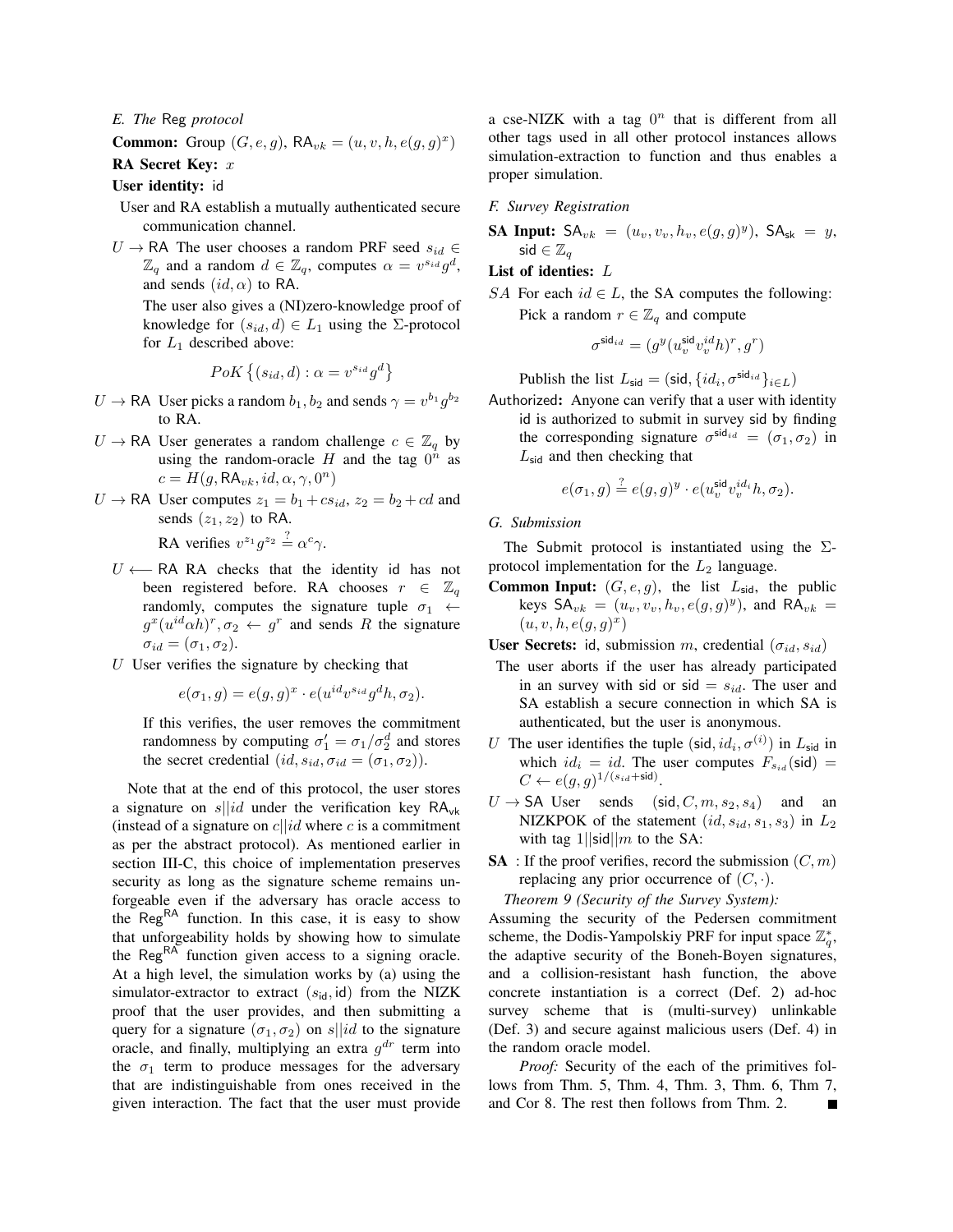### V. IMPLEMENTATION OF CONCRETE SCHEME

Because practicality and efficiency were major goals, the concrete instantiation of the system was implemented in C++11 using the MIRACL big number library [36], which provides support for pairing based cryptography and is free for educational purposes. We implemented with curves that MIRACL equates to 128 AES security, using a Barreto-Naehrig pairing friendly curve, with embedding degree k=12, and the Ate pairing. The implementation uses an asymmetric pairing, which follows immediately from our protocol.<sup>11</sup>

We analyzed performance for both types of curves because large groups are necessary for the survey system to be provably-secure based on "standard" bilinear assumptions (e.g. DBDH). In particular, for the reduction to standard assumptions to work, the Dodis-Yampolskiy PRF needs a group much larger than its input size and the Boneh-Boyen signature reduction uses a complexity leveraging argument that also requires a large group size. However, one can also analyze these building blocks, and thus the larger system, in the generic group model [37], which provides evidence that the scheme is secure against generic attacks and is then traditionally implemented with smaller groups.

Our implementations, which are not particularly optimized, show efficiency that is more than sufficient for all practical surveys. In particular, our implementation utilizes only 1 core of the CPU; it is straightforward to parallelize user registration, and survey verification over multiple cores and machines by simply having all cores run the same processes and balancing the load (i.e., the number of registrations or surveys to verify) given to any particular core. Similarly, when generating new surveys, we can split the participant list among a number of different cores at the SA, and each would sign the names of the individuals on its portion of the list.

Our results show that one or two modern workstations or server systems are sufficient to manage surveys into the millions using the more efficient smaller sized groups, and a small number of high-performance machines (on the order of 5 to 10) would easily handle surveys of larger sizes or similar sizes using the larger group size. User side computation is reasonably negligible. Submitting a survey, or verifying a submitted survey, the most expensive operations a user might want to do, took in the strongest security setting at most 2.5 seconds.

*1) System:* All tests were done on a 3.06 GHZ Intel Core 2 Duo, Late 2009 iMac with 12GB 1067 MHZ DDR3 RAM with a 5400RPM SATA HD. This machine is several years old and much slower than a modern server.

### *A. Experiments*

When considering survey life cycles, there are three actions that are potentially computationally intensive: i) mass registration of users, ii) generation of large surveys by the SA, and iii) verifying ballots for large surveys, as many ballots may need to be verified in real time over a short time period. Generating RA keys and SA keys is computationally efficient on our system, and moreover they are done once per entity and unlikely to be generated in large quantity. Similarly, so long as submitting and user registration are not so slow as to cause consternation, their performance is relatively unimportant, as each user performs their own computation in a decentralized manner. In contrast, large surveys may be generated and run in a centralized location, so it is important that the generation of the survey list be scalable, and a reasonable system be able to validate a large number of incoming submitters.

We performed the following experiments i) RA Key Generation, ii) SA Key Generation, iii) User Registration, iv) survey Generation by the SA, and v) Submission. RA and SA generation is simple, and we simply ran the protocols. For user generation we constructed a large set of unique user names, and registered each user sequentially. We report on the time taken per registration. We recorded the computation time for the user and the RA separately. For survey registration we took the user-names generated previously, and constructed survey lists out of them. Since this is one large computation, we report on the aggregate time for a small survey of 300 submitters, and the average time per submission. We have verified that this time scales linearly with the number of submitters as one would expect.<sup>12</sup> Finally, we consider actual submission, and measure the time for the submitter to submit their response, and the time necessary for the SA to verify the submission. These measurements are done per submitter.

Each of the experiments below was performed 100 times, with mean and standard deviation of times reported in milliseconds in Table I. The measured times correspond only to the time necessary to compute the appropriate cryptography and store the result to disk. There is no network measurements involved. We discuss this in the next subsection. The most expensive operation is the mass verification of surveys that should be done by a survey authority when surveys are submitted,

<sup>11</sup>During the user registration protocol, the verifier sends back another element  $\sigma_3 = g^r$ , so that the user can compute  $\sigma'_1 = \sigma_1/\sigma_3^r$ .<br>This is the only extra information needed to accommodate the This is the only extra information needed to accommodate the asymmetry, and clearly does not affect security.

<sup>12</sup>We have created surveys of 1 million users on our machine, but due to time constraints only computed this once with the smaller group: it took approximately 42 minutes, inline with the expected linear extrapolation.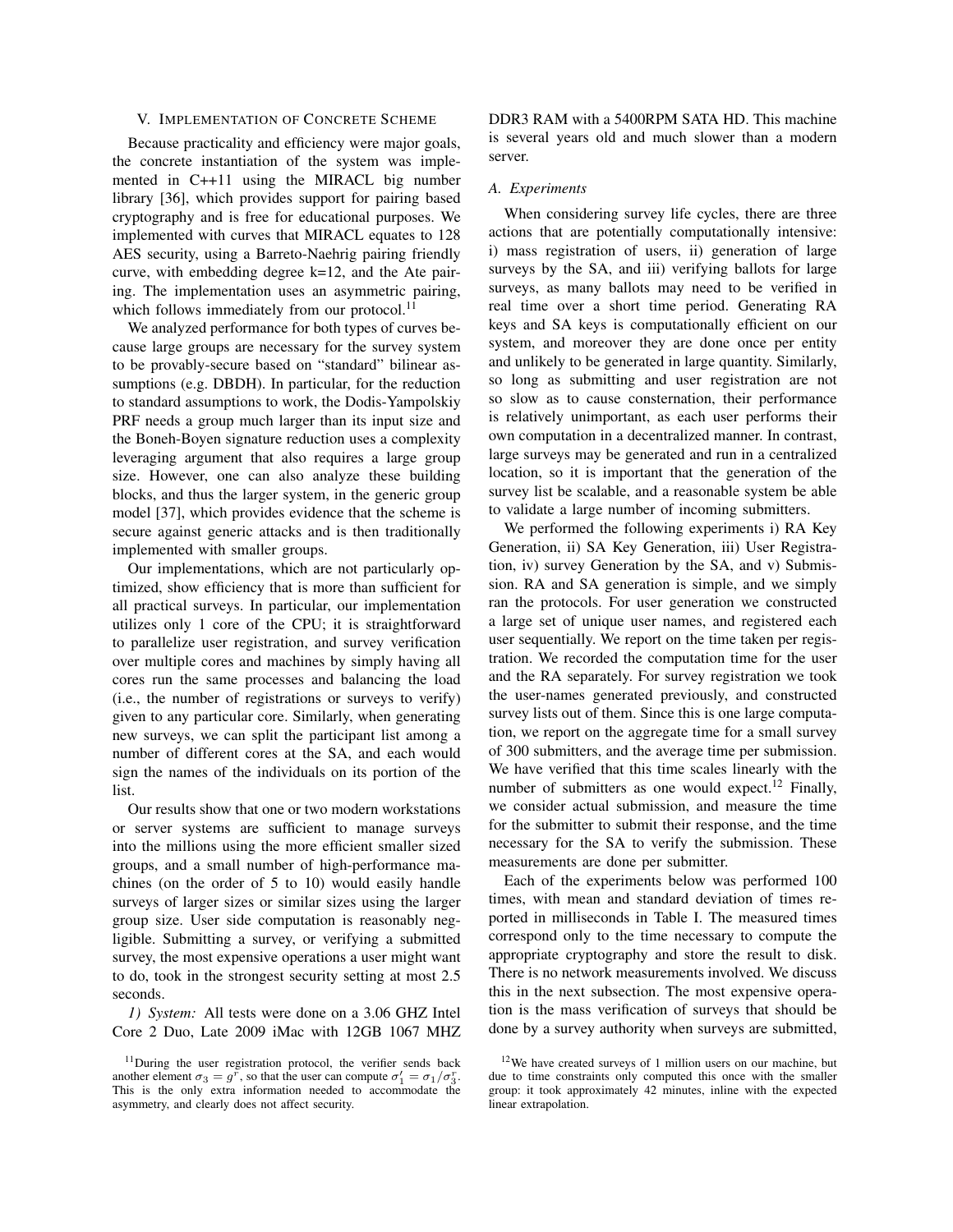| Operation                                                                    | <b>BN</b> Curve |             | <b>BLS</b> Curve  |             |
|------------------------------------------------------------------------------|-----------------|-------------|-------------------|-------------|
|                                                                              | Mean $(ms)$     | StdDev (ms) | Mean $(ms)$       | StdDev (ms) |
| RA Key Gen                                                                   | 55.30           | 2.69        | 882.94            | 147.41      |
| SA Key Gen                                                                   | 14.54           | 1.93        | 224.21            | 60.23       |
| User Side User Registration                                                  | 3.35            | 0.71        | 6.11              | 18.67       |
| RA Side User Registration                                                    | 7.91            | 2.36        | 13.65             | 30.09       |
| User Verification User Registration                                          | 58.25           | 25.62       | 69.69             | 103.49      |
| SA survey Generation (300 submitters)<br>SA survey Generation (per Questnr.) | 706.85<br>2.36  | 16.47       | 8.116.11<br>27.05 | 911.62      |
| User Submission                                                              | 88.20           | 4.97        | 1,482.98          | 144.02      |
| <b>SA Verify Submission</b>                                                  | 121.52          | 7.03        | 2,247.29          | 251.28      |

Table I TIMING RESULTS FROM THE IMPLEMENTATION OF OUR CONCRETE SYSTEM.

to ensure their legitimacy. In the more practical smaller group sized implementation (i.e., the less stringent security assumptions) we can verify 1 million submissions in about 33 hours per core on our system. Assuming a reasonable 4 cores per system gives us a little over 8 hours for 1 system. Or 3 systems could process in about 2 hours. Even in the most stringent security case, assuming we had to verify the submissions of 1 million people, we could use about 20 machines with 4 cores each, and compute the results in under 8 hours. If there is no need to keep the survey results private, this computing power can be rented from the cloud (e.g., AWS), making the costs low. Verification does not need private information, so there is less risk in renting resources. Survey generation and the RA's side of user registration are other places where computing costs are centralized with an authority. Both are at least an order of magnitude less time intensive than survey verification, and can be distributed over similar resources efficiently.

*Storage and Bandwidth Requirements:* Storage and bandwidth requirements are both very reasonable for such schemes. Each element in the survey list output during the Survey Registration is less thank 1KB, as are the users' secret tokens. The most expensive NIZK used in the submission of the survey is smaller than 8KB. The above excludes the length of the IDs, which are system dependent, but are reasonably on the order of a few hundred bytes at most.

#### *B. Anonymous Communication & Participant Lists*

In practice, the user needs to anonymously submit a single message to the SA during survey submission. In moderate-security settings, proxy services can be used to transmit the data, and in high-security settings, onionrouting such as TOR [38] may be used. Another issue that arises is the distribution of the survey participant list for a survey. For small surveys, this is inconsequential, but when participant rolls get into the millions, the file of eligible submitters with corresponding information can become large. Deploying this to each user is definitely feasible (a typical OS patch push hits millions of people), but there are easy alternatives that can slacken the requirement. E.g., wild-cards can be used to ease enrollment, or separate participant lists can be constructed of smaller size: Anonymity is slightly weakened, but we are not aware of any surveys where participants scale to a million submitters with full anonymity, and thus some weakening may be acceptable.

#### ACKNOWLEDGMENTS

All opinions expressed and implied in this work are solely those of the authors and do not represent or reflect the views of their respective universities.

#### **REFERENCES**

- [1] S. Staff, "Security breach leaves 45,000 at risk of identity theft," 2009. [Online]. Available: http://thetruthwillrise.wordpress.com/2009/06/25/securitybreach-leaves-45000-at-risk-of-identity-theft/
- [2] P. C. A. for Submission., "Observations on the Course Review System at the University of Virginia," 2013.
- [3] M. Riley, "U.s. agencies said to swap data with thousands of firms," 2013. [Online]. Available: http://www.bloomberg.com/news/2013-06- 14/u-s-agencies-said-to-swap-data-with-thousands-offirms.html
- [4] D. Chaum and T. P. Pedersen, "Wallet databases with observers," in *CRYPTO*, vol. 740, 1992, pp. 89–105.